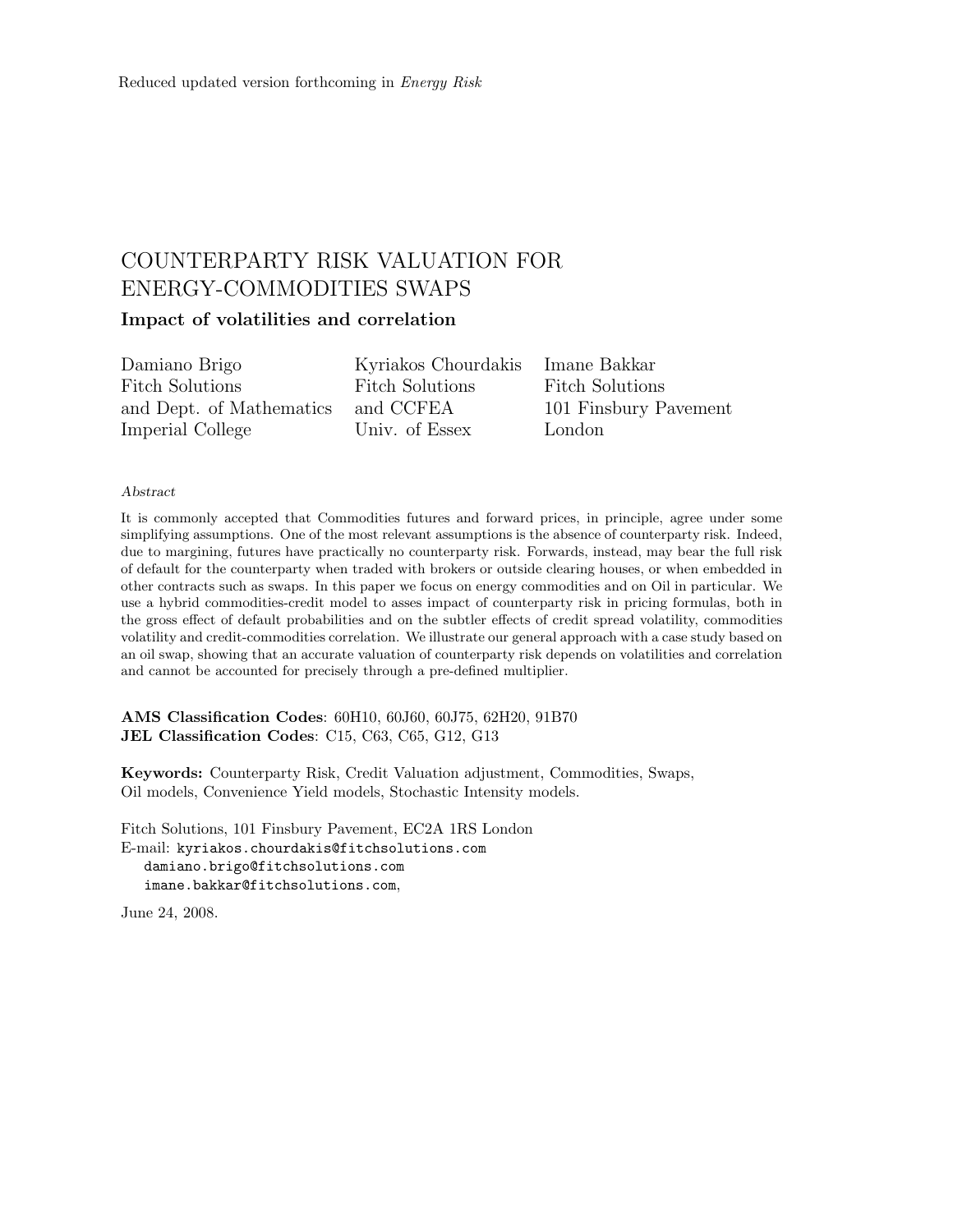## 1 Introduction

sector.

In this paper we consider counterparty risk for commodities payoffs in presence of correlation between the default event and the underlying commodity, while taking into account volatilities both for credit and commodities. We focus on Oil but much of our reasoning can be adapted to other commodities with similar characteristics (storability, liquidity, and similar seasonality).

Past work on pricing counterparty risk for different asset classes is in Sorensen and Bollier (1994), Brigo and Masetti (2006) and Brigo and Pallavicini (2007, 2008) for interest rate swaps and exotics underlyings. Leung and Kwok (2005) and Brigo and Chourdakis (2008) worked on counterparty risk for credit (CDS) underlyings.

Here we analyze in detail counterparty-risky (or default-risky) Oil forward and swaps contracts. In general the reason to introduce counterparty risk when evaluating a contract is linked to the fact that many financial contracts are traded over the counter, so that the credit quality of the counterparty can be relevant. This is particularly appropriated when thinking of the different defaults experienced by some important companies during the last years, especially in the energy

Earlier works in counterparty risk for commodities include for example Cannabaro, Picoult and Wilde (2005), who analyze this notion more from a capital adequacy/ risk management point of view. In particular, their approach is not dynamical and does not consider explicitly credit spread volatility and especially correlation between the underlying commodity and credit spread. In our approach wrong way risk is modeled through said correlation. Mostly, however, the difference is in the purpose. We are valuing counterparty risk more from a pricing than a risk management perspective, resorting to a fully arbitrage free and fine-tuned risk neutral approach. This is why all our processes are calibrated to liquid market information both on forward curves and volatilities. Correlations are harder to estimate but we analyze their impact by letting them range across a set of possible values. A limitation of our approach is that we refer to a single counterparty.

In general we are looking at the problem from the viewpoint of a safe (default-free) institution entering a financial contract with another counterparty having a positive probability of defaulting before the final maturity. We formalize the general and reasonable fact that the value of a generic claim subject to counterparty risk is always smaller than the value of a similar claim having a null default probability, expressing the discrepancy in precise quantitative terms.

We consider Credit Default Swaps for the counterparty as liquid sources of market default probabilities. Different models can be used to calibrate CDS data and obtain default probabilities: here we resort to Brigo and Alfonsi (2005) stochastic intensity model, whose jump extension with analytical formulas for CDS options is illustrated in Brigo and El-Bachir (2008).

As a model for oil we adopt a two factor model shaping both the short term deviation in prices and the equilibrium price level, as in Smith and Schwartz (2000). This model can be shown to be equivalent to a more classical convenience yield model like in Gibson and Schwartz (1990), and a stochastic volatility extension of a similar approach is considered in Geman (2000). What is modeled is the oil spot price, under the implicit assumption that such a spot price process exists. This is not true for electricity, for example, and even for markets like crude oil where spot prices are quoted daily, the exact meaning of the spot is difficult to single out. Nonetheless, we assume, along with most of the industry and with Carmona and Ludkowski (2004), that there is a traded spot asset.

In the paper we find that counterparty risk has a relevant impact on the products prices and that, in turn, correlation between oil and credit spreads of the counterparty has a relevant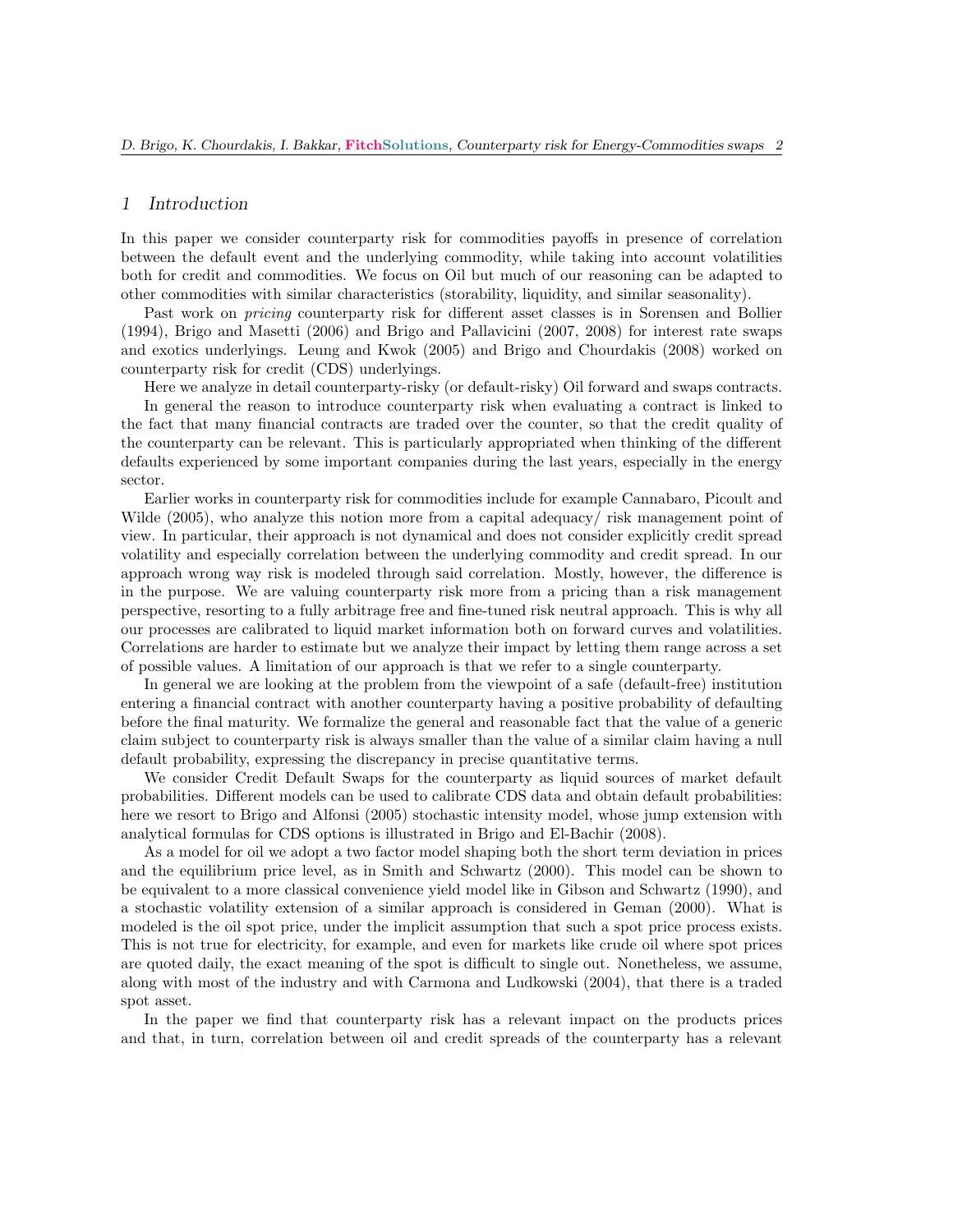impact on the adjustment due to counterparty risk. Similarly, oil and credit spread volatilities have reasonable impacts on the adjustment. The impact patterns do not involve the peculiar behaviour one observes in the case of credit underlyings, observed in Brigo and Chourdakis (2008). Nonetheless, the impact is quantitatively relevant, and we illustrate this with a case study based on an oil swap.

The paper is organized as follows: Section 2 lays down the general framework for the valuation of counterparty risk. In section 3 we present the  $CIR++$  specification which serves as the credit model, and in section 4 we outline the two-factor Smith and Schwartz commodity model. Sections 5 and 6 illustrate the counterparty adjustments for forwards and swaps respectively. An example, based on a swap contract with between a bank and an airline company is presented in section 7.

## 2 General valuation of counterparty risk

We denote by  $\tau$  the default time of the counterparty and we assume the investor who is considering a transaction with the counterparty to be default-free. We place ourselves in a probability space  $(\Omega, \mathcal{G}, \mathcal{G}_t, \mathbb{Q})$ . The filtration  $(\mathcal{G}_t)_t$  models the flow of information of the whole market, including credit and defaults. Q is the risk neutral measure. This space is endowed also with a rightcontinuous and complete sub-filtration  $\mathcal{F}_t$  representing all the observable market quantities but the default event (hence  $\mathcal{F}_t \subseteq \mathcal{G}_t := \mathcal{F}_t \vee \mathcal{H}_t$  where  $\mathcal{H}_t = \sigma(\{\tau \leq u\} : u \leq t)$  is the right-continuous filtration generated by the default event). We set  $\mathbb{E}_t(\cdot) := \mathbb{E}(\cdot|\mathcal{G}_t)$ , the risk neutral expectation leading to prices.

Let us call T the final maturity of the payoff we need to evaluate. If  $\tau > T$  there is no default of the counterparty during the life of the product and the counterparty has no problems in repaying the investors. On the contrary, if  $\tau \leq T$  the counterparty cannot fulfill its obligations and the following happens. At  $\tau$  the Net Present Value (NPV) of the residual payoff until maturity is computed: If this NPV is negative (respectively positive) for the investor (defaulted counterparty), it is completely paid (received) by the investor (counterparty) itself. If the NPV is positive (negative) for the investor (counterparty), only a recovery fraction  $\text{Re}\sigma$  of the NPV is exchanged.

Let us call  $\Pi^D(t,T)$  (sometimes abbreviated into  $\Pi^D(t)$ ) the discounted payoff of a generic claim at t under counterparty risk. This is the sum of all cash flows from t to  $T$ , each discounted back at t, and under counterparty risk. This is a stochastic payoff, whose price would be given by risk neutral expectation. We denote by  $\Pi(t, T)$  the analogous quantity when counterparty risk is absent, or when the counterparty is default free. All payoffs are seen from the point of view of the "investor" (i.e. the company facing counterparty risk). Then we have  $NPV(\tau) = \mathbb{E}_{\tau} \{ \Pi(\tau, T) \}$  and

$$
\Pi^{D}(t) = \mathbf{1}_{\{\tau > T\}} \Pi(t, T) + \n\mathbf{1}_{\{t < \tau \leq T\}} \left[ \Pi(t, \tau) + D(t, \tau) \left( \text{Rec} \left( \text{NPV}(\tau) \right)^{+} - \left( -\text{NPV}(\tau) \right)^{+} \right) \right]
$$
\n(2.1)

being  $D(u, v)$  the stochastic discount factor at time u for maturity v. This last expression is the general price of the payoff under counterparty risk. Indeed, if there is no early counterparty default this expression reduces to risk neutral valuation of the payoff (first term in the right hand side); in case of early default, the payments due before default occurs are received (second term), and then if the residual net present value is positive only a recovery of it is received (third term), whereas if it is negative it is paid in full (fourth term).

Calling  $\Pi(t)$  the discounted payoff for an equivalent claim with a default-free counterparty, i.e.  $\Pi(t) = \Pi(t, T)$ , it is possible to prove the following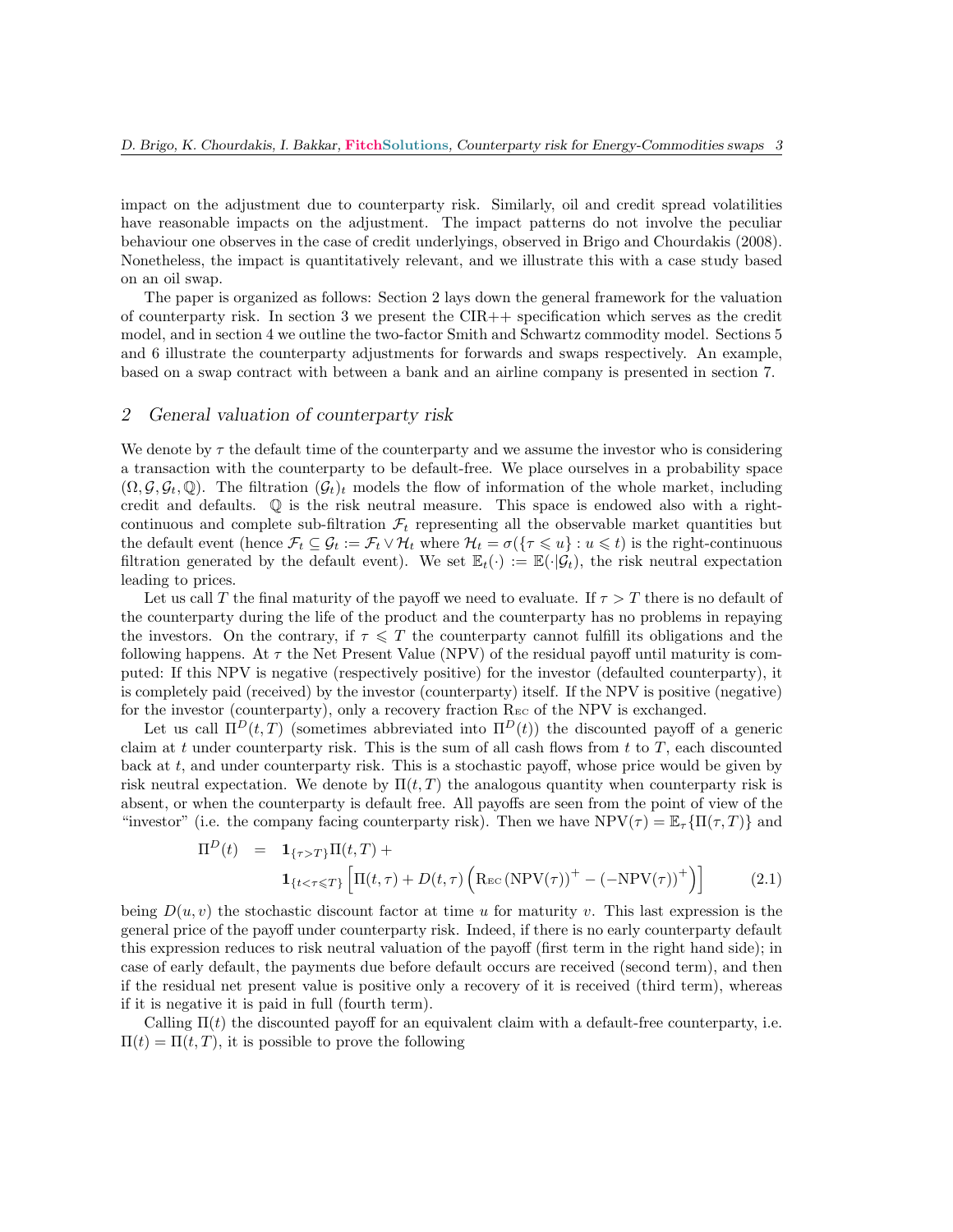Proposition 2.1. (General counterparty-risk credit-valuation adjustment (CR-CVA) **formula).** At valuation time t, and on  $\{\tau > t\}$ , the price of our payoff under counterparty risk is

$$
\mathbb{E}_{t}\{\Pi^{D}(t)\} = \mathbb{E}_{t}\{\Pi(t)\} - \underbrace{L_{GD} \mathbb{E}_{t}\{1_{\{t < \tau \leq T\}} D(t, \tau) (NPV(\tau))^{+}\}}_{Positive \ CR-CVA}
$$
\n(2.2)

where  $L_{GD} = 1 - Rec$  is the Loss Given Default and the recovery fraction  $R_{EC}$  is assumed to be deterministic. It is clear that the value of a defaultable claim is the value of the corresponding default-free claim minus an option part, in the specific a call option (with zero strike) on the residual NPV giving nonzero contribution only in scenarios where  $\tau \leqslant T$ . Counterparty risk adds an optionality level to the original payoff.

For a proof see for example Brigo and Masetti (2006).

Notice finally that the previous formula can be approximated as follows. Take  $t = 0$  for simplicity and write, on a discretization time grid  $T_0, T_1, \ldots, T_b = T$ ,

$$
\mathbb{E}[\Pi^{D}(0,T_{b})] = \mathbb{E}[\Pi(0,T_{b})] - \text{Log}\sum_{j=1}^{b} \mathbb{E}[\mathbf{1}_{\{T_{j-1} < \tau \leq T_{j}\}} D(0,\tau)(\mathbb{E}_{\tau}\Pi(\tau,T_{b}))^{+}] \\
\approx \mathbb{E}[\Pi(0,T_{b})] - \text{Log}\sum_{j=1}^{b} \mathbb{E}[\mathbf{1}_{\{T_{j-1} < \tau \leq T_{j}\}} D(0,T_{j})(\mathbb{E}_{T_{j}}\Pi(T_{j},T_{b}))^{+}] \tag{2.3}
$$

approximated (positive) adjustment

where the approximation consists in postponing the default time to the first  $T_i$  following  $\tau$ . From this last expression, under independence between  $\Pi$  and  $\tau$ , one can factor the outer expectation inside the summation in products of default probabilities times option prices. This way we would not need a default model for the counterparty but only survival probabilities and an option model for the underling market of Π. This is what led to earlier results on swaps with counterparty risk in interest rate payoffs in Brigo and Masetti (2006). In this paper we do not assume zero correlation, so that in general we need to compute the counterparty risk without factoring the expectations.

### 3 Default modeling assumptions

In this section we consider a reduced form model that is stochastic in the default intensity for the counterparty. We will later correlate the credit spread of this model with the underlying commodity model.

More in detail, we assume that the counterparty default intensity is  $\lambda$ , and we denote the cumulated intensity by  $\Lambda(t) = \int_0^t \lambda(s)ds$ . We assume intensities to be strictly positive, so that  $t \mapsto \Lambda$  are invertible functions.

We assume deterministic default-free instantaneous interest rate r (and hence deterministic discount factors  $D(s, t), \ldots$ , although our analysis would work well even with stochastic rates independent of oil and credit spreads.

We set ourselves in a Cox process setting, where

$$
\tau = \Lambda^{-1}(\xi),
$$

with  $\xi$  standard (unit-mean) exponential random variable.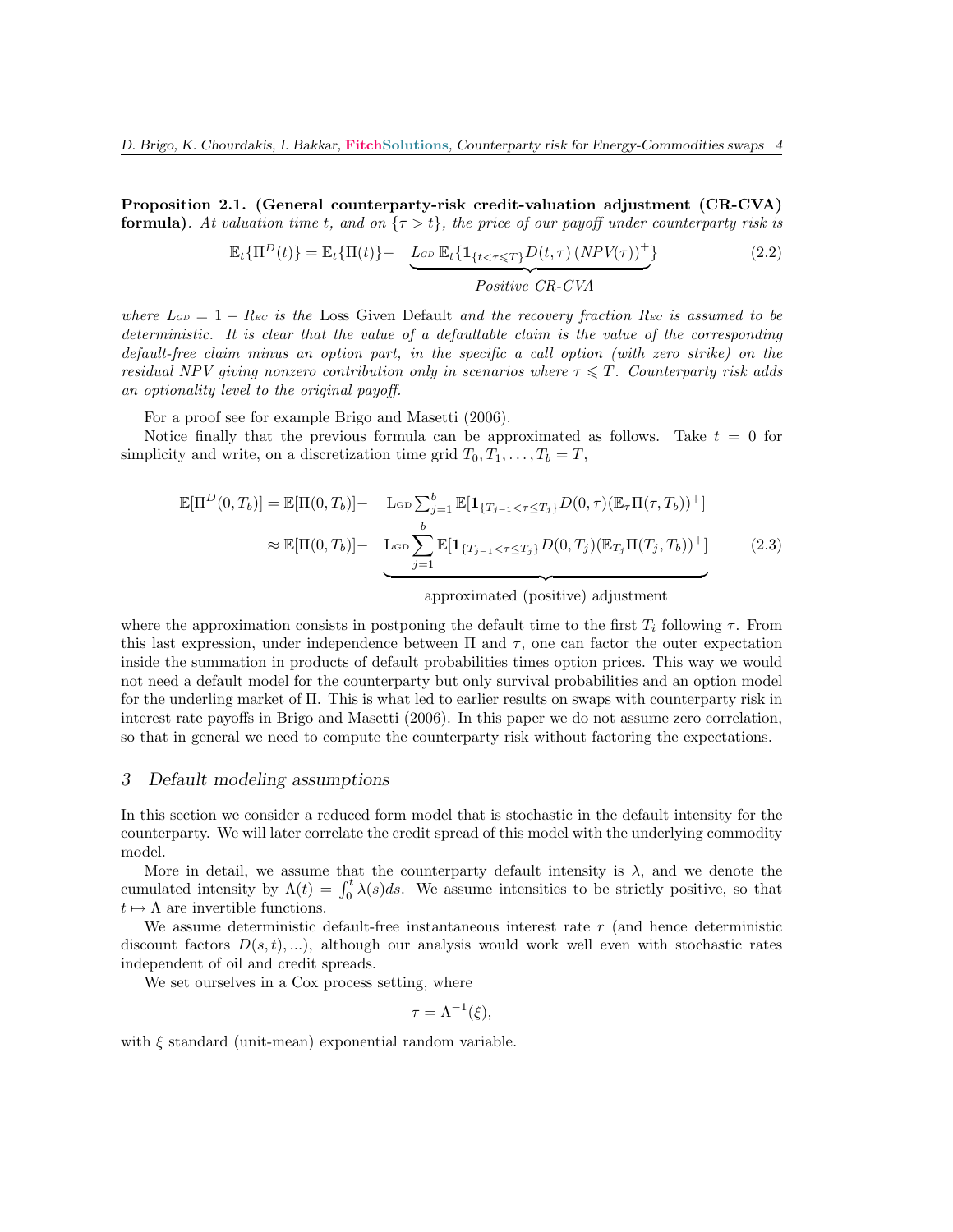#### 3.1 CIR++ stochastic intensity models

For the stochastic intensity model we set

$$
\lambda(t) = y(t) + \psi(t; \beta) , \quad t \ge 0,
$$
\n(3.1)

where  $\psi$  is a deterministic function, depending on the parameter vector  $\beta$  (which includes  $y_0$ ), that is integrable on closed intervals. The initial condition  $y_0$  is one more parameter at our disposal: We are free to select its value as long as

$$
\psi(0;\beta)=\lambda_0-y_0.
$$

We take  $y$  to be a Cox Ingersoll Ross process (see for example Brigo and Mercurio  $(2001)$  or (2006)):

$$
dy(t) = \kappa(\mu - y(t))dt + \nu \sqrt{y(t)}dZ_y(t),
$$

where the parameter vector is  $\beta = (\kappa, \mu, \nu, y_0)$ , with  $\kappa, \mu, \nu, y_0$  positive deterministic constants. As usual,  $Z_y$  is a standard Brownian motion processes under the risk neutral measure, representing the stochastic shock in our dynamics. We assume the origin to be inaccessible, i.e.

$$
2\kappa\mu > \nu^2.
$$

We will often use the integrated quantities

$$
\Lambda(t) = \int_0^t \lambda_s ds, \ \ Y(t) = \int_0^t y_s ds, \ \text{and} \ \ \Psi(t, \beta) = \int_0^t \psi(s, \beta) ds.
$$

#### 3.2 CIR++ model: CDS calibration

Since we are assuming deterministic rates, the default time  $\tau$  and interest rate quantities  $r, D(s, t), ...$ are trivially independent. It follows that the (receiver) CDS valuation at time 0 becomes model independent and is given by the formula

$$
CDS_{a,b}(0, S_{a,b}, \text{LGD}; \mathbb{Q}(\tau > \cdot)) = S_{a,b} \left[ - \int_{T_a}^{T_b} P(0, t)(t - T_{\gamma(t)-1}) dt \boxed{\mathbb{Q}(\tau \ge t)} \right]
$$
(3.2)

$$
+\sum_{i=a+1}^{b} P(0,T_i)\alpha_i \overline{\mathbb{Q}(\tau \ge T_i)}\bigg] + \tag{3.3}
$$

$$
+L_{\rm GD}\left[\int_{T_a}^{T_b} P(0,t) \, d_t \boxed{\mathbb{Q}(\tau \ge t)}\right] \tag{3.4}
$$

This means that if we strip survival probabilities from CDS in a model independent way at time 0, to calibrate the market CDS quotes we just need to make sure that the survival probabilities we strip from CDS are correctly reproduced by the CIR++ model. Since the survival probabilities in the CIR++ model are given by

$$
\mathbb{Q}(\tau > t)_{model} = \mathbb{E}(e^{-\lambda(t)}) = \mathbb{E}\exp(-\Psi(t,\beta) - Y(t))
$$
\n(3.5)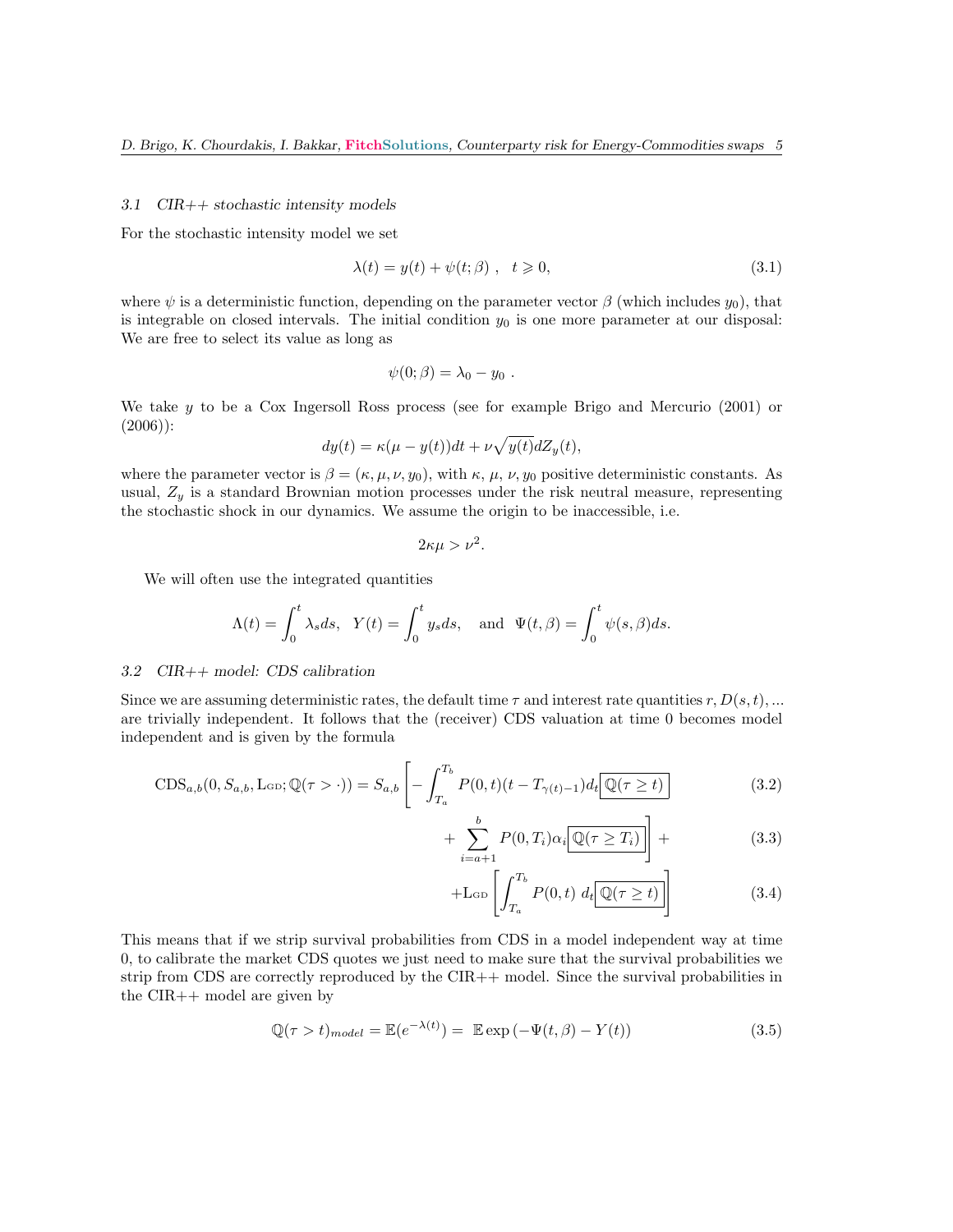we just need to make sure

$$
\mathbb{E}\exp\left(-\Psi(t,\beta)-Y(t)\right)=\mathbb{Q}(\tau>t)_{market}
$$

from which

$$
\Psi(t,\beta) = \ln\left(\frac{\mathbb{E}(e^{-Y(t)})}{\mathbb{Q}(\tau > t)_{market}}\right) = \ln\left(\frac{P^{\text{CIR}}(0,t,y(0);\beta)}{\mathbb{Q}(\tau > t)_{market}}\right)
$$
(3.6)

where we choose the parameters  $\beta$  in order to have a positive function  $\psi$  (i.e. an increasing  $\Psi$ ) and  $P<sup>CH</sup>$  is the closed form expression for bond prices in the time homogeneous CIR model with initial condition  $y_0$  and parameters  $\beta$  (see for example Brigo and Mercurio (2001, 2006)). Thus, if  $\psi$  is selected according to this last formula, as we will assume from now on, the model is easily and automatically calibrated to the market survival probabilities for the counterparty (possibly stripped from CDS data).

Once we have done this and calibrated CDS data through  $\psi(\cdot,\beta)$ , we are left with the parameters  $β$ , which can be used to calibrate further products. However, this will be interesting when single name option data on the credit derivatives market will become more liquid. Currently the bid-ask spreads for single name CDS options are large and suggest to either consider these quotes with caution, or to try and deduce volatility parameters from more liquid index options. At the moment we content ourselves of calibrating only CDS's. To help specifying  $\beta$  without further data we set some values of the parameters implying possibly reasonable values for the implied volatility of hypothetical CDS options on the counterparty.

#### 4 Commodity model

We consider crude oil as a first important case.

Suppose we have a airline company that buys a forward contract on oil from a bank with a very high credit quality, so that we assume the bank to be default-free. The bank wants to charge counterparty risk to the airline in defining the forward price, as there is no collateral posted and no margining is occurring.

As a model for oil we adopt a two factor model shaping both the short term deviation in prices and the equilibrium price level, as in Smith and Schwartz (2000). This model can be shown to be equivalent to a more classical convenience yield model like in Gibson and Schwartz (1990), and a stochastic volatility extension of a similar approach is considered in Geman (2000). What is modeled is the oil spot price, under the implicit assumption that such a spot price process exists. This is not true for electricity, for example, and even for markets like crude oil where spot prices are quoted daily, the exact meaning of the spot is difficult to single out. Nonetheless, we assume, along with most of the industry, that there is a traded spot asset.

If we denote by  $S_t$  the oil spot price at time t, the log-price process is written as

$$
\ln(S_t) = x(t) + L(t) + \varphi(t),
$$

where, under the risk neutral measure,

$$
dx(t) = -k_x x(t)dt + \sigma_x dZ_x, \qquad (4.1)
$$

$$
dL(t) = \mu_L dt + \sigma_L dZ_L, \quad dZ_x \, dZ_L = \rho_{x,L} dt,\tag{4.2}
$$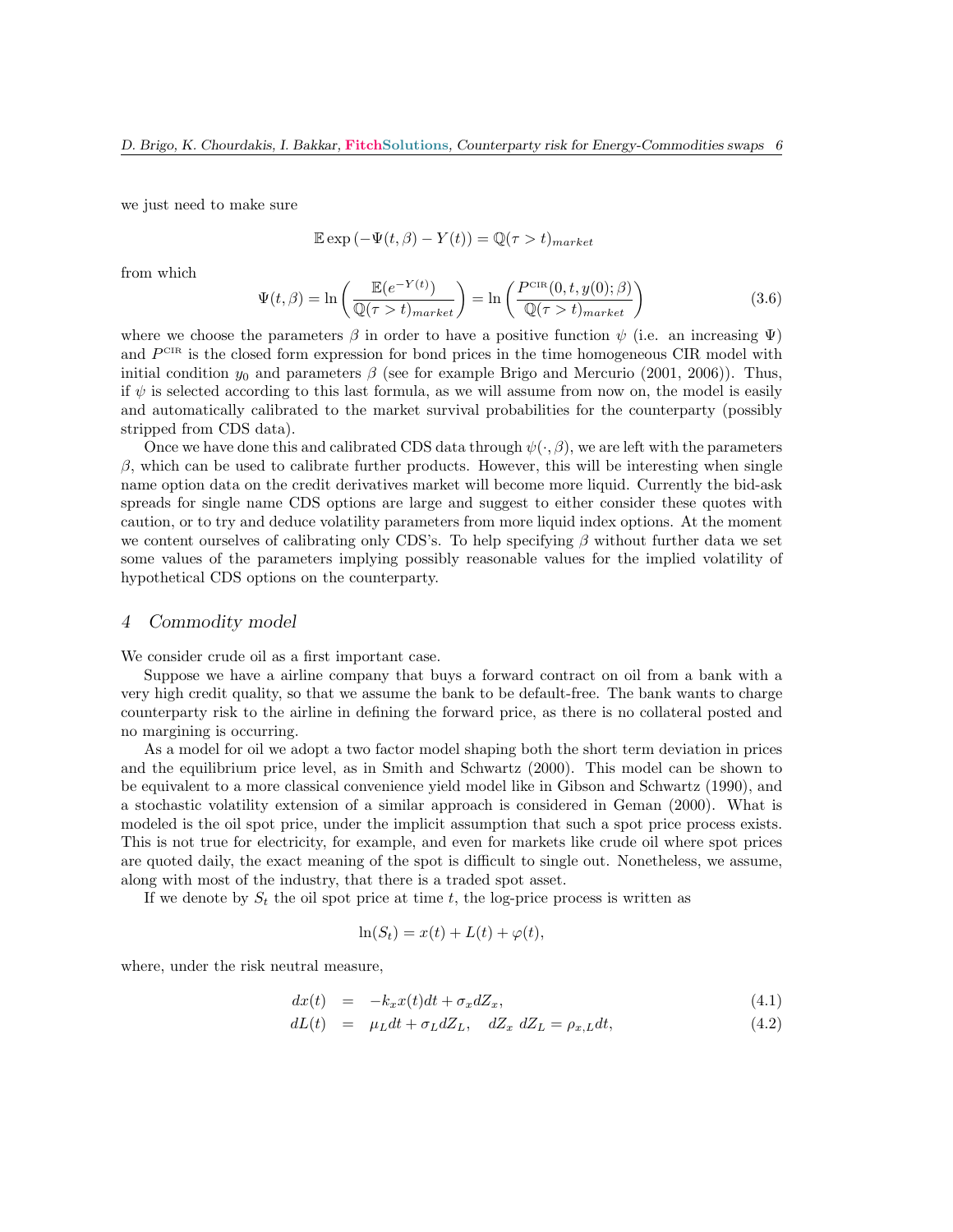and  $\varphi$  is a deterministic shift we will use to calibrate quoted futures prices. The process x represents the short term deviation, whereas L represents the backbone of the equilibrium price level in the long run.

For applications it can be important to derive the transition density of the spot commodity in this model. For the two factors we have a joint Gaussian transition,

$$
\begin{bmatrix} x(t) \\ L(t) \end{bmatrix} \Big|_{x(s),L(s)} \sim \mathcal{N} \left( \begin{bmatrix} x(s) \exp(-k_x(t-s)) \\ L(s) + \mu_L(t-s) \end{bmatrix}, \begin{bmatrix} \frac{\sigma_x^2}{2k_x}(1 - \exp(-2k_x(t-s))) & \text{Cov}_{x,L}(s,t) \\ \frac{\sigma_L^2}{2k_x}(1 - \exp(-2k_x(t-s))) & \sigma_L^2(t-s) \end{bmatrix} \right)
$$
  
 
$$
\text{Cov}_{x,L}(s,t) = \rho_{x,L} \frac{\sigma_x \sigma_L}{k_x} (1 - \exp(-k_x(t-s))).
$$

This can be used for exact simulation between times  $s$  and  $u$ . As we know that the sum of two jointly Gaussian random variables is Gaussian, we have

$$
\ln(S(t)) = x(t) + L(t) + \varphi(t)|_{x(s),L(s)} \sim \mathcal{N}(m(t,s),V(s,t))
$$

$$
m(t,s) = x(s) \exp(-k_x(t-s)) + L(s) + \mu_L(t-s) + \varphi(t),
$$

$$
V(t,s) = \frac{\sigma_x^2}{2k_x}(1 - \exp(-2k_x(t-s))) + \sigma_L^2(t-s) + 2\text{Cov}_{x,L}(s,t)
$$

from which, in particular, we see that

$$
\mathbb{E}[S(t)|x(s),L(s)] = \exp(x(s)\exp(-k_x(t-s)) + L(s) + \mu_L(t-s) + \varphi(t) + V(s,t)/2)
$$

Hence we can compute the forward price  $\mathbb{E}[S(T)|x(t), L(t)]$  at time t of the commodity at maturity  $T$  when counterparty risk is negligible and under deterministic interest rates, as

$$
F(t,T) = \exp(x(t)\exp(-k_x(T-t)) + L(t) + \mu_L(T-t) + \varphi(T) + V(T,t)/2)
$$
\n(4.3)

In particular, given the forward curve  $T \mapsto F^{M}(0,T)$  from the market, the expression for the shift  $\varphi^M(T)$  that makes the model consistent with said curve is

$$
\varphi^M(T) = \ln(F^M(0,T)) - x_0 \exp(-k_x T) - L_0 - \mu_L T - V(T,t)/2.
$$

The short term/equilibrium price model  $(x, L)$ , when  $\varphi = 0$ , is equivalent to the more classical Gibson and Schwartz (1990) model, formulated as

$$
d\ln(S_t) = (r(t) - q(t) - \sigma_S^2/2)dt + \sigma_S dZ_S,
$$
  
\n
$$
dq(t) = k_q(\alpha - q(t))dt + \sigma_q dZ_q, \quad dZ_S \, dZ_q = \rho_{q,S} dt,
$$
\n(4.4)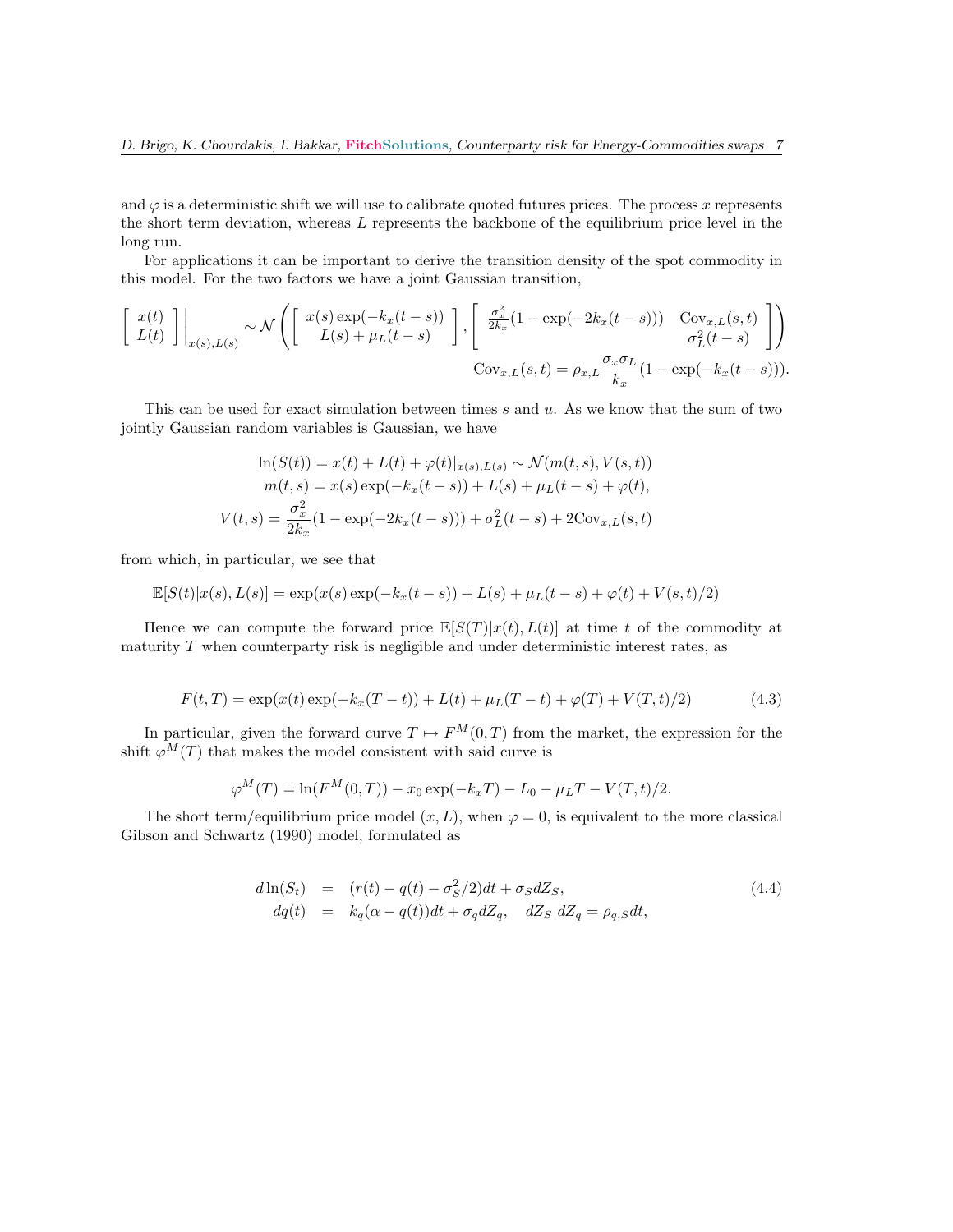the relationships being

$$
x(t) = \frac{1}{k_q}(q(t) - \alpha)
$$
  
\n
$$
L(t) = \ln(S_t) - \frac{1}{k_q}(q(t) - \alpha)
$$
  
\n
$$
k_x = k_q
$$
  
\n
$$
\mu_L = r - \alpha - \sigma_S^2/2
$$
  
\n
$$
\sigma_x = \sigma_q/k_q
$$
  
\n
$$
\sigma_L^2 = \sigma_S^2 + \sigma_q^2/k_q^2 - 2\rho_{q,S}\sigma_S\sigma_q/k_q
$$
  
\n
$$
dZ_x = dZ_q
$$
  
\n
$$
dZ_L = \left(\sigma_S dZ_S - \frac{\sigma_q}{k_q} dZ_q\right) / \sqrt{\sigma_S^2 + \sigma_q^2/k_q^2 - 2\rho_{q,S}\sigma_S\sigma_q/k_q}
$$
  
\n
$$
\rho_{x,L} = \left(\sigma_S \rho_{q,s} - \frac{\sigma_q}{k_q}\right) / \sqrt{\sigma_S^2 + \sigma_q^2/k_q^2 - 2\rho_{q,S}\sigma_S\sigma_q/k_q}
$$

#### 5 Forward vs Future prices and counterparty risk

Consider now a forward contract. The propotypical forward contract agrees on the following.

Let t be the valuation time. At the future time  $T$  a party agrees to buy from a second party a commodity at the price  $K$  fixed today. This is expressed by saying that the first party has entered a payer forward rate agreement. The second party has agreed to enter a receiver forward rate agreement. The value of this contract to the first and second party respectively, at maturity, will be

$$
S_T - K, \quad K - S_T
$$

i.e. the actual price of the commodity at maturity minus the pre-agreed price in the payer case, and the opposite of this in the receiver case. Let us focus on the payer case. When this is discounted back at t with deterministic interest rates, and risk neutral expectation is taken, this leads to the price being given by

$$
\mathbb{E}_t[D(t,T)(S_T - K)] = D(t,T)(\mathbb{E}_t[S_T] - K) = D(t,T)(F(t,T) - K).
$$
\n(5.1)

Note that the forward price is exactly the value of the pre-agreed rate  $K$  that sets the contract price to zero, i.e.  $K = F(t,T)$ . Let us maintain a general K in the forward contract under examination.

In the oil model above, the forward contract price is given by plugging Formula (4.3) into (5.1). Let us denote by  $Fwdp(t, T; K)$  such price ("p" is for payer),

$$
Fwdp(t, T; K) = D(t, T) \left( \exp(x(t) \exp(-k_x(T-t)) + L(t) + \mu_L(T-t) + \varphi(T) + V(T, t)/2 \right) - K)
$$

whereas the opposite of this quantity is denoted by  $Fwdr(t, T; K)$ .

We may apply our counterparty risk framework to the forward contract, where now  $\Pi(t, T)$  $D(t,T)(S_T - K)$ , and  $NPV(t) = Fwdp(t,T; K)$ . We obtain as price of the payer forward under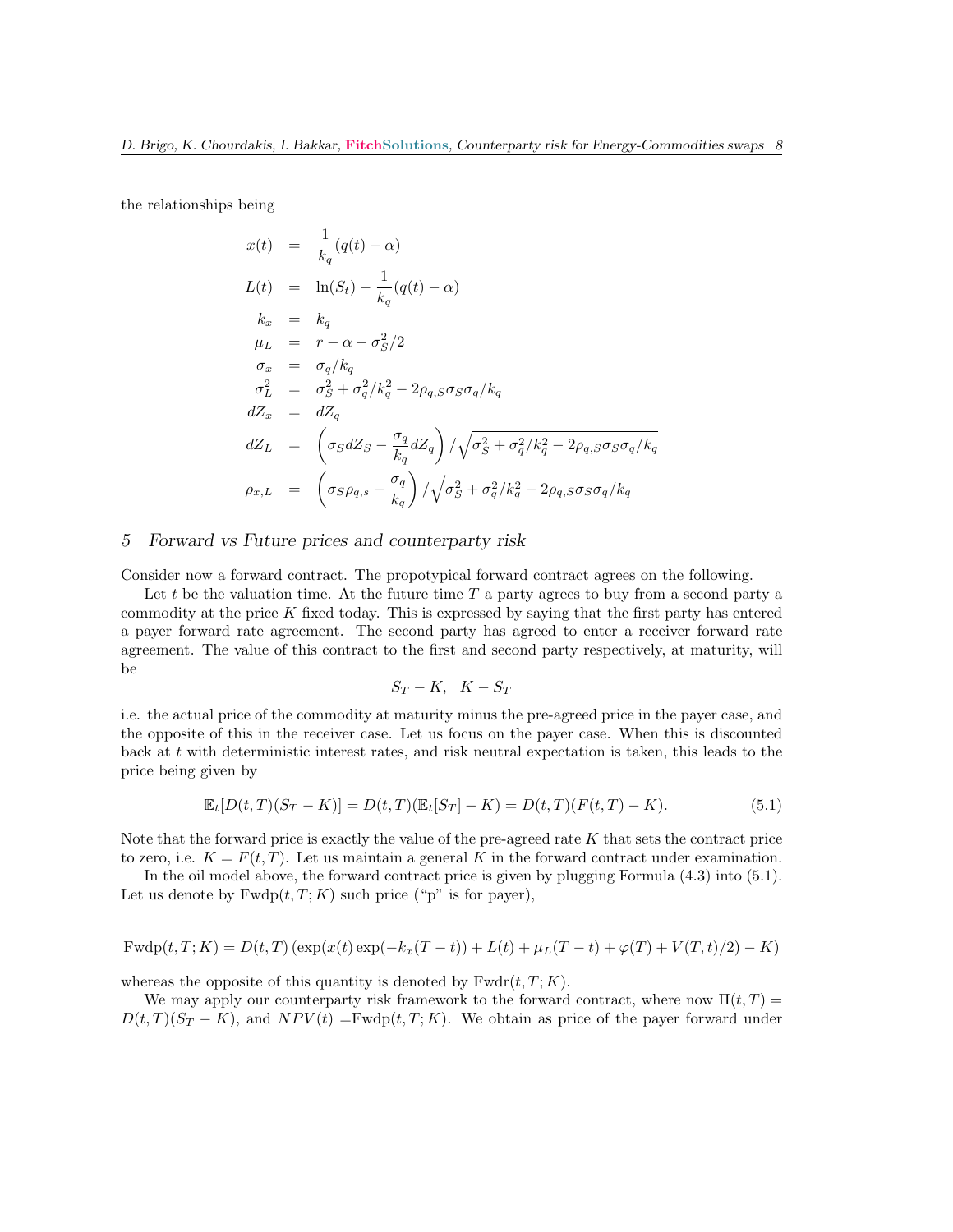counterparty risk from Equation (2.2). We obtain

$$
\text{Fwdp}^D(t, T; K) = \text{Fwdp}(t, T; K) - \underbrace{\text{Lop } \mathbb{E}_t \{ \mathbf{1}_{\{t < \tau \le T\}} D(t, \tau) \left( \text{Fwdp}(\tau, T; K) \right)^+ \}}_{\text{Positive counterparty-risk adjustment}} \tag{5.2}
$$

Under the bucketing approximation given by Equation (2.3), we obtain

$$
\mathrm{Fwdp}^D(t, T; K) = \mathrm{Fwdp}(t, T; K) - \mathrm{Lop} \sum_{j=1}^b D(t, T_j) \mathbb{E}_t[\mathbf{1}_{\{T_{j-1} < \tau \le T_j\}} (\mathrm{Fwdp}(T_j, T; K))^+].
$$

If one assumes independence between the underlying commodity and the conterparty default, one may factor the above expectation obtaining

$$
\mathrm{Fwdp}^D(t,T;K) = \mathrm{Fwdp}(t,T;K) - \mathrm{LGD}\sum_{j=1}^b \mathbb{Q}(\{T_{j-1} < \tau \le T_j\}) \mathbb{E}_t[D(t,T_j)(\mathrm{Fwdp}(T_j,T;K))^+].
$$

The last term is the price of a option on a forward price, that is known in closed form in the Schwartz and Smith model, although we have to incorporate the shift in our formulation. We have

$$
\mathbb{E}_{t}[D(t,T_{j})(\text{Fwdp}(T_{j},T;K))^{+}] =
$$
\n
$$
= D(t,T) \exp(M(t,T,T_{j};x_{t},L_{t}) + \bar{V}(t,T,T_{j})/2) \Phi\left(\frac{M(t,T,T_{j};x_{t},L_{t}) + \bar{V}(t,T,T_{j}) - \ln K}{\sqrt{\bar{V}(t,T,T_{j})}}\right)
$$
\n
$$
-D(t,T)K\Phi\left(\frac{M(t,T,T_{j};x_{t},L_{t}) - \ln K}{\sqrt{\bar{V}(t,T,T_{j})}}\right)
$$
\n
$$
M(t,T,T_{j};x_{t},L_{t}) = x_{t} \exp(-k_{x}(T-t)) + L_{t} + \varphi(T) + V(T,T_{j})/2
$$
\n
$$
\bar{V}(t,T,T_{j}) = \exp(-2k_{x}(T-T_{j})) \frac{\sigma_{x}^{2}}{2k_{x}} (1 - \exp(-2k_{x}(T_{j}-t)))
$$
\n
$$
+ \sigma_{L}^{2}(T_{j}-t) + \exp(-k_{x}(T-T_{j})) 2\rho_{x,L} \frac{\sigma_{x}\sigma_{L}}{k_{x}} (1 - \exp(-k_{x}(T_{j}-t)))
$$

where  $\Phi$  is the cumulative distribution function of the standard Gaussian.

So we have the adjustment as a stream of options on forwards weighted by default probabilities. If we do not assume independence then we need to substitute for the intensity model. Through iterated conditioning we obtain easily

$$
\mathrm{Fwdp}^D(t, T; K) = \mathrm{Fwdp}(t, T; K)
$$

$$
-\mathcal{L}_{\text{GD}}\sum_{j=1}^{b}D(t,T_j)\mathbb{E}_t[(\exp(-\Lambda(T_{j-1}))-\exp(-\Lambda(T_j)))(\text{Fwdp}(T_j,T;K;x(T_j),L(T_j)))^+].
$$

If in particular we select  $K = F(t, T)$  then  $Fwdp(t, T; K)$  will be zero.

This price can be computed by joint simulation of  $\lambda$ , x and L. We may correlate the credit spread to the commodity by correlating the shock  $Z_y$  in the default intensity to the shocks  $Z_x, Z_L$ in the commodity. If we assume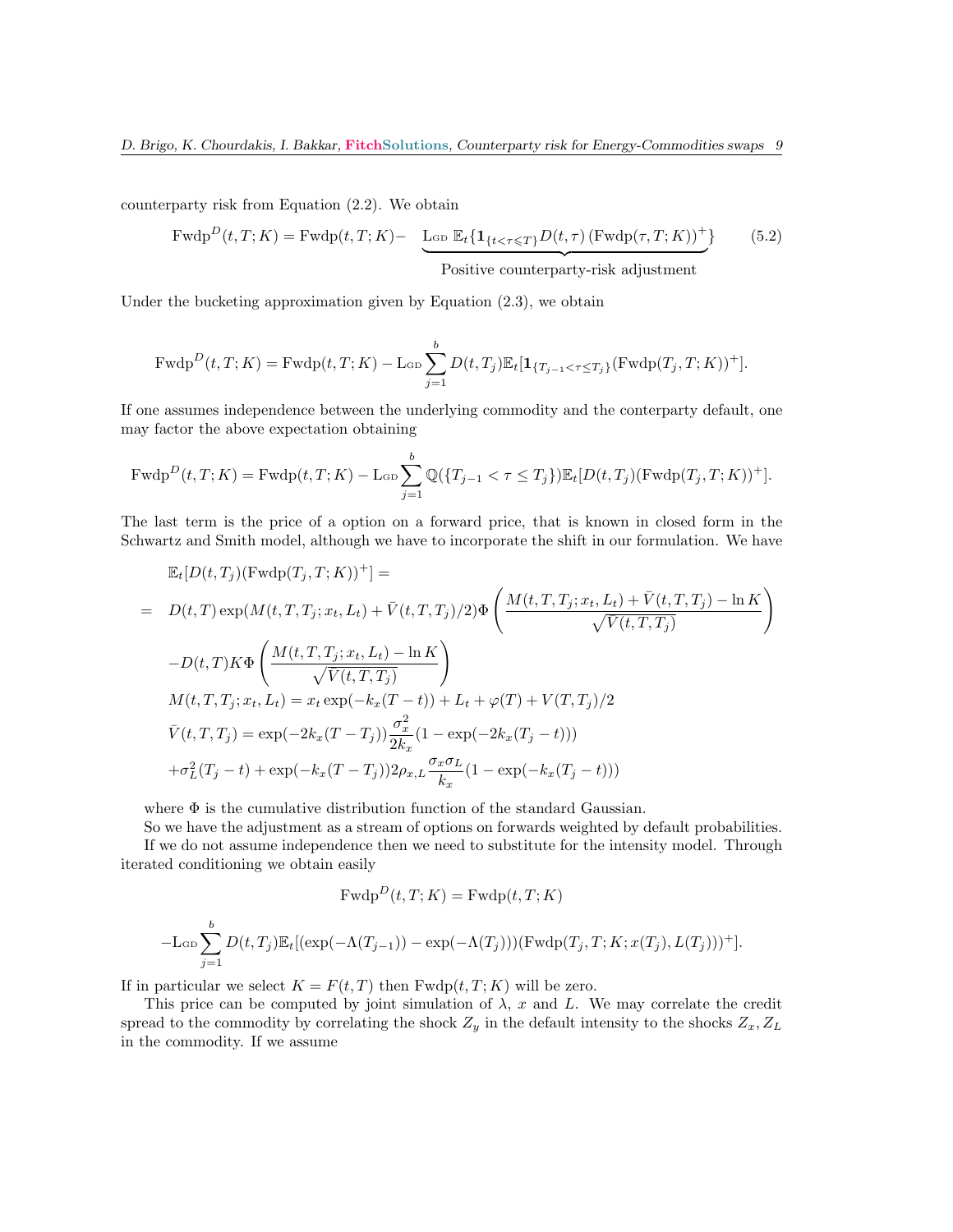$$
dZ_x dZ_y = \rho_{x,y} dt, \quad dZ_L dZ_y = \rho_{y,L} dt
$$

then the instantaneous correlation of interest is

$$
corr(d\lambda_t, dS_t) = \frac{\sigma_x \rho_{x,y} + \sigma_L \rho_{L,y}}{\sqrt{\sigma_x^2 + \sigma_L^2 + 2\rho_{x,L} \sigma_x \sigma_L}}
$$

This is the correlation one may try to infer from the market, through historical estimation or implying it from liquid market quotes. In general the only parameters that have not been calibrated previously are  $\rho_{x,y}$  and  $\rho_{L,y}$ . If we make for example the assumption that the two are the same,

$$
\rho_{x,y} = \rho_{L,y} =: \rho_1,
$$

then we get the model correlation parameters as a function of the already calibrated parameters and of the market correlation as

$$
\rho_1 = \text{corr}(d\lambda_t, \ dS_t) \frac{\sqrt{\sigma_x^2 + \sigma_L^2 + 2\rho_{x,L}\sigma_x \sigma_L}}{\sigma_x + \sigma_L}
$$

# 6 Swaps and counterparty risk

Consider now a swap contract. The propotypical swap contract is actually a portfolio of forward contracts with different maturities, and agrees on the following.

Let t be the valuation time. At the future times  $T_i$  in  $T_{a+1}, T_{a+2}, \ldots, T_b$ , a party agrees to buy from a second party a commodity at the price K fixed today, on a notional  $\alpha_i$ . This is expressed by saying that the first party has entered a payer swap agreement. The second party has agreed to enter a receiver swap. The value of the payer commodity swap (CS) contract to the first party, at time  $t$ , will be

$$
PCS_{a,b}(t,K) = \mathbb{E}_t \sum_{i=a+1}^b D(t,T_i) \alpha_i (S_{T_i} - K) = \sum_{i=a+1}^b \alpha_i D(t,T_i) (F(t,T_i) - K) = \sum_{i=a+1}^b \alpha_i F \text{wdp}(t,T_i;K).
$$

Since the last formula is known in our oil model, in terms of the processes  $x(t)$  and  $L(t)$ , we easily obtain a formula for the commodity swap by summation.

If we look for the value of  $K$  that sets the contract price to zero, i.e. the so called forward swap commodity price  $S_{a,b}(t)$ , we have

$$
S_{a,b}(t) = \frac{\sum_{i=a}^{b} \alpha_i D(t, T_i) F(t, T_i)}{\sum_{i=a}^{b} \alpha_i D(t, T_i)}.
$$

Using this rate we can also express the payer commodity swap price at a general strike  $K$  as

$$
PCS_{a,b}(t, K) = (S_{a,b}(t) - K) \sum_{i=a+1}^{b} \alpha_i D(t, T_i)
$$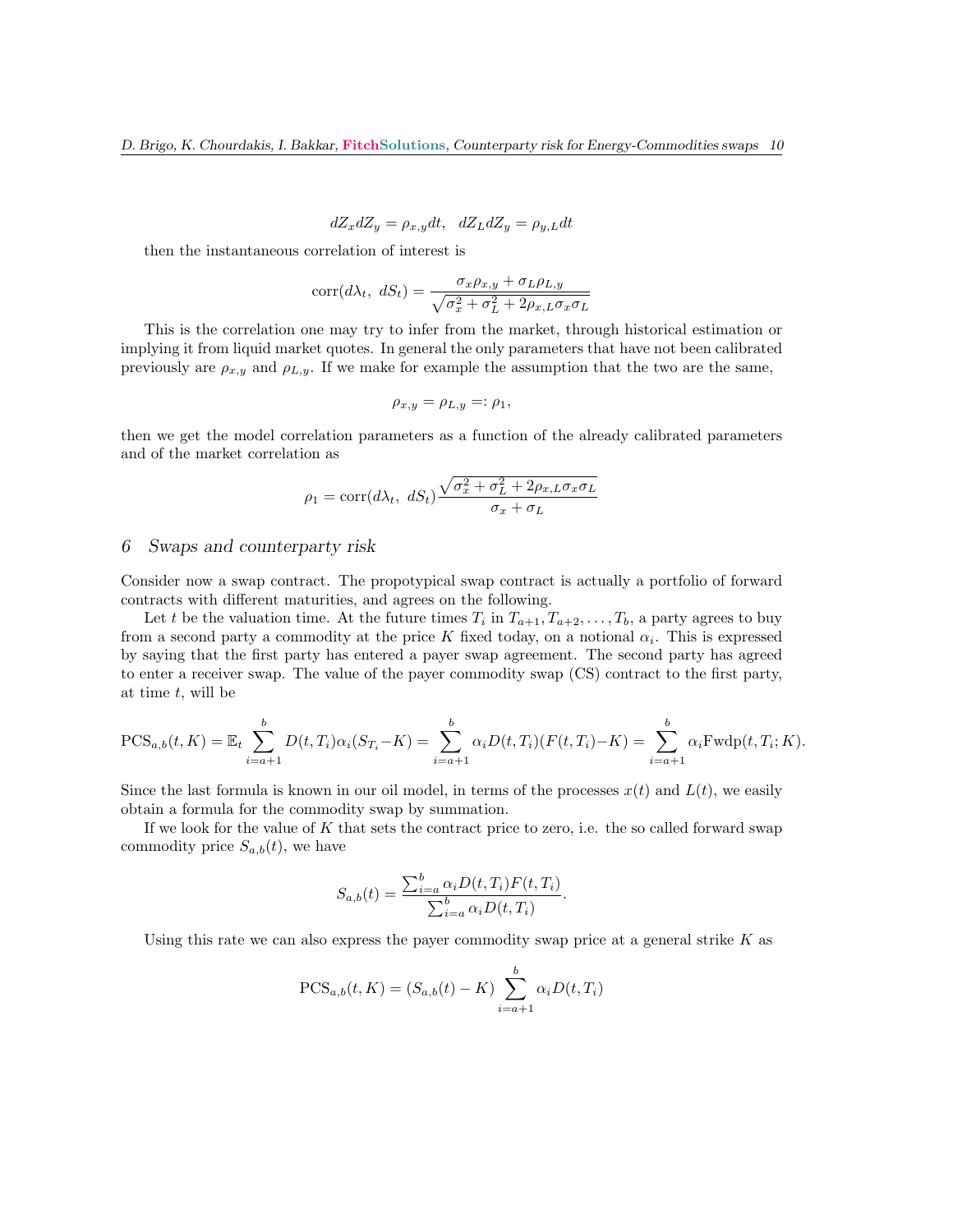whereas the receiver commodity swap would be

$$
RCS_{a,b}(t, K) = (K - S_{a,b}(t)) \sum_{i=a+1}^{b} \alpha_i D(t, T_i).
$$

These formulas provide the value of these contracts when a clearing house or margining agreements are in place. However, swaps are often traded outside such contexts and as such they embed counterparty risk.

Our general formula (2.2), for a payer CS, when including counterparty risk, would read in the swap case:

$$
PCS_{a,b}^{D}(t; K) = PCS_{a,b}(t, K) - \underbrace{\text{L}_{GD} \mathbb{E}_{t} \{ \mathbf{1}_{\{t < \tau \le T_b\}} D(t, \tau) \left( PCS_{a,b}(\tau, K) \right)^{+} \}}_{\text{Positive counterparty-risk adjustment}}
$$
\n
$$
= PCS_{a,b}(t, K) - \text{L}_{GD} \mathbb{E}_{t} \left\{ \mathbf{1}_{\{t < \tau \le T_b\}} D(t, \tau) \left( \sum_{i=a+1}^{b} \alpha_i \text{Fwdp}(\tau, T_i; K) \right)^{+} \right\}
$$
\n(6.1)

Since the forward formula is known in our model, we can proceed similarly to the forward case to value the counterparty risk adjustment for the swap case through simulation. The receiver case is completely analogous.

# 7 A case study and conclusions

# FIXED-FLOATING (for hedge purposes)



As a case study we consider an oil swap. An airline needs to buy oil in the future and is concerned about possible changes in the oil price. To hedge this price movement the airline asks a bank to enter a swap where the bank pays periodically to the airline a (floating) amount indexed at a relevant oil futures price at the coupon date. In exchange for this, the airline pays periodically an amount  $K$  that is fixed in the beginning.

In the following, we are taking an example of a bank with currently high credit spreads as receiver, and one international airline as the payer of the swap. We will look at the counterparty risk adjustment from the point of view of each of the two parties separately, by calibrating the credit model adequately in each case.

The Oil model has been calibrated to the At The Money Futures options implied volatility shown in Figure 1

The shift  $\varphi$  has been calibrated in order to fit the forward curve extracted from West Texas Intermediate Futures in Figure 2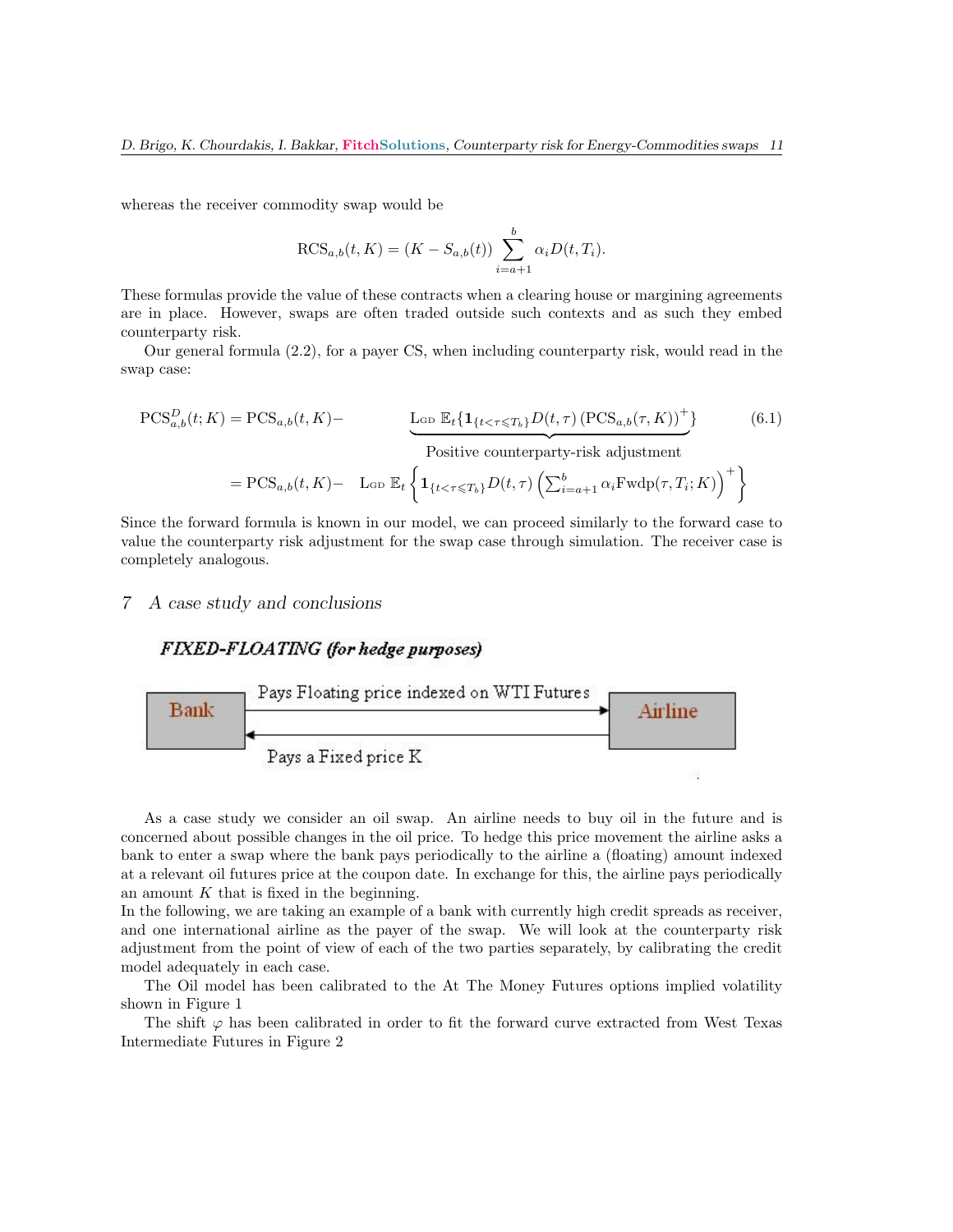

Fig. 1: Calibration: ATM Volatility Curve.



Fig. 2: Calibration: Forward Curve.

We reformulated the commodity model by setting the parameter  $\mu_L$  in the long term equilibrium price to zero, as it can be included implicitly in the deterministic shift  $\varphi$ . The resulting Oil model parameters are shown in Table 1.

The oil swap we consider has a final maturity of  $5$  years, monthly payments and strike  $K$  given by  $K = 126$  USD, that is the strike setting to zero the value of the 5 years default free oil swap.  $\alpha_i$  is equal to one (barrel).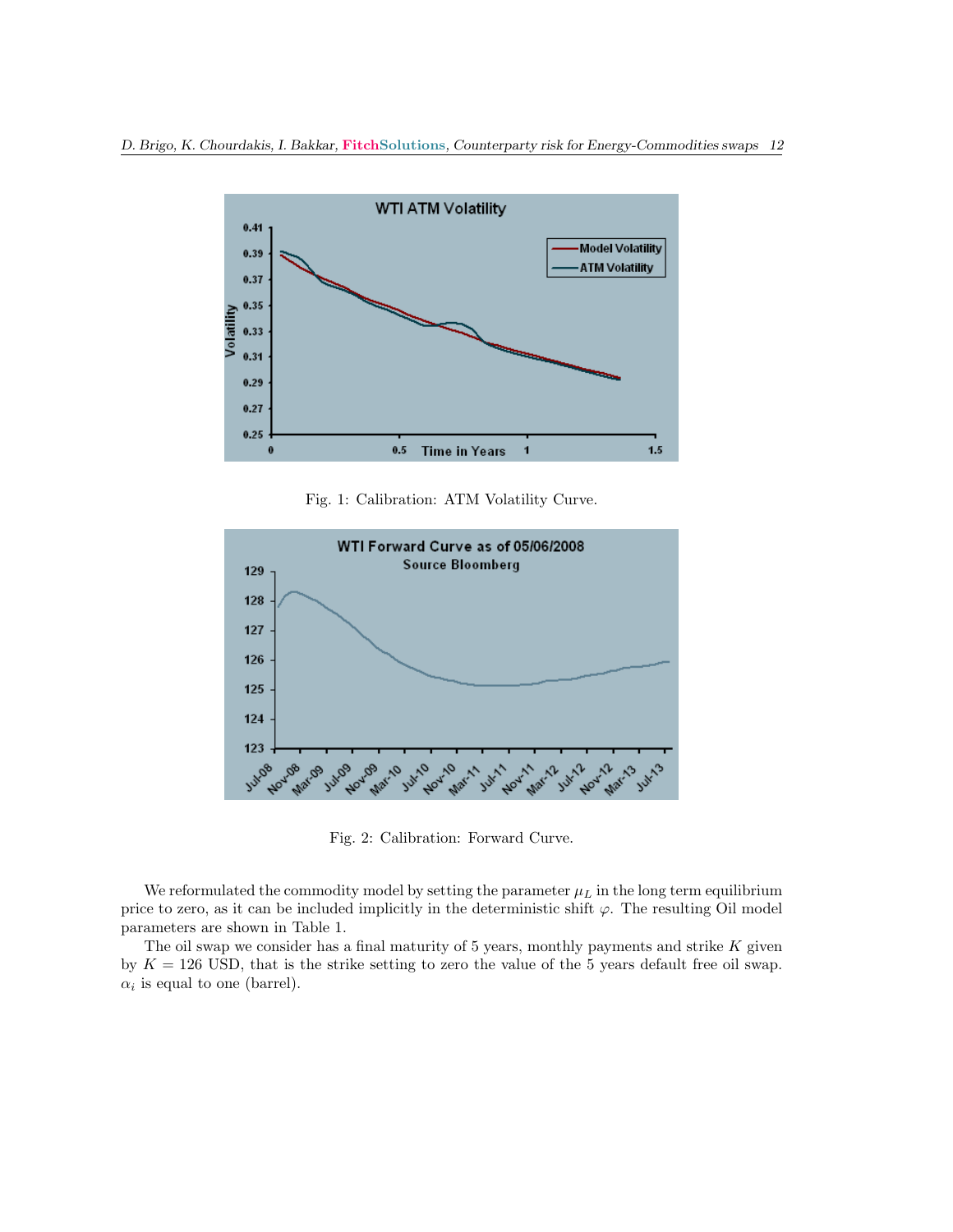| 0.7170 | 0.3522 | 0.19 | -0.0302 |
|--------|--------|------|---------|

## Tab. 1: Calibration Parameters

7.1 Counterparty Risk from the Payer Perspective (the Airline computes counterparty risk)

First, we use the CDS spreads for the bank, which are given in Table 2

| maturity (years) $\vert$ 0.5 |  |                          |  |  |
|------------------------------|--|--------------------------|--|--|
| spread (bps)                 |  | 345 332 287 256 232 2.17 |  |  |

Tab. 2: CDS spreads term structure for the bank

The yield curve is given in Table 3

| maturity (years)   $3/12 \overline{6/12}$ 2 5 10                                            |  |  | 30 <sup>7</sup> |
|---------------------------------------------------------------------------------------------|--|--|-----------------|
| yield (percent) $\begin{array}{ ccc } 2.68 & 2.92 & 3.40 & 4.27 & 4.87 & 5.376 \end{array}$ |  |  |                 |

Tab. 3: Zero coupon continuously compound spot interest rates

In the following we assume the bank credit quality to be characterized by a  $\text{CIR++}$  stochastic intensity model that, as spread levels, is consistent with Table 2 through the shift  $\psi$ , while allowing for credit spread volatility through the CIR dynamics. We use the base CIR parameter set given in Table 4. Later, we change the spread volatility parameter  $\nu$  by reducing it through multiplicative factors smaller than one, and recalibrate the model shift to maintain consistency with Table 2. This way we investigate the impact of the spread volatility on the counterparty adjustment.

| Yо     | к      |        |        |
|--------|--------|--------|--------|
| 0.0560 | 0.6331 | 0.0293 | 0.5945 |

Tab. 4: CIR parameters for the base case for the bank credit spread volatility

The graphs in Fig. 3 and Fig. 5 illustrate some of our results for the CR-CVA. The counterparty risk is expressed as a percentage of a 5Y maturing swap fixed leg value, which is 6852.35 USD. First we observe the effect of varying the commodity volatility while keeping the credit intensity volatility fixed at  $\nu_{Bank} = 59\%$ <sup>1</sup> The commodity volatility was varied by applying multiplicative factors to the two factors instantaneous volatilities  $\sigma_x$  and  $\sigma_l$ .

As an indication of implied volatility levels, the term structure of the commodity implied volatility when we apply the multiplicative factor 2 is given in Fig. 4

<sup>&</sup>lt;sup>1</sup> The CDS implied volatility associated to these parameters is  $26\%$ . Brigo (2005, 2006), under the CDS market model, shows that implied volatilities for CDS options can easily exceed 50%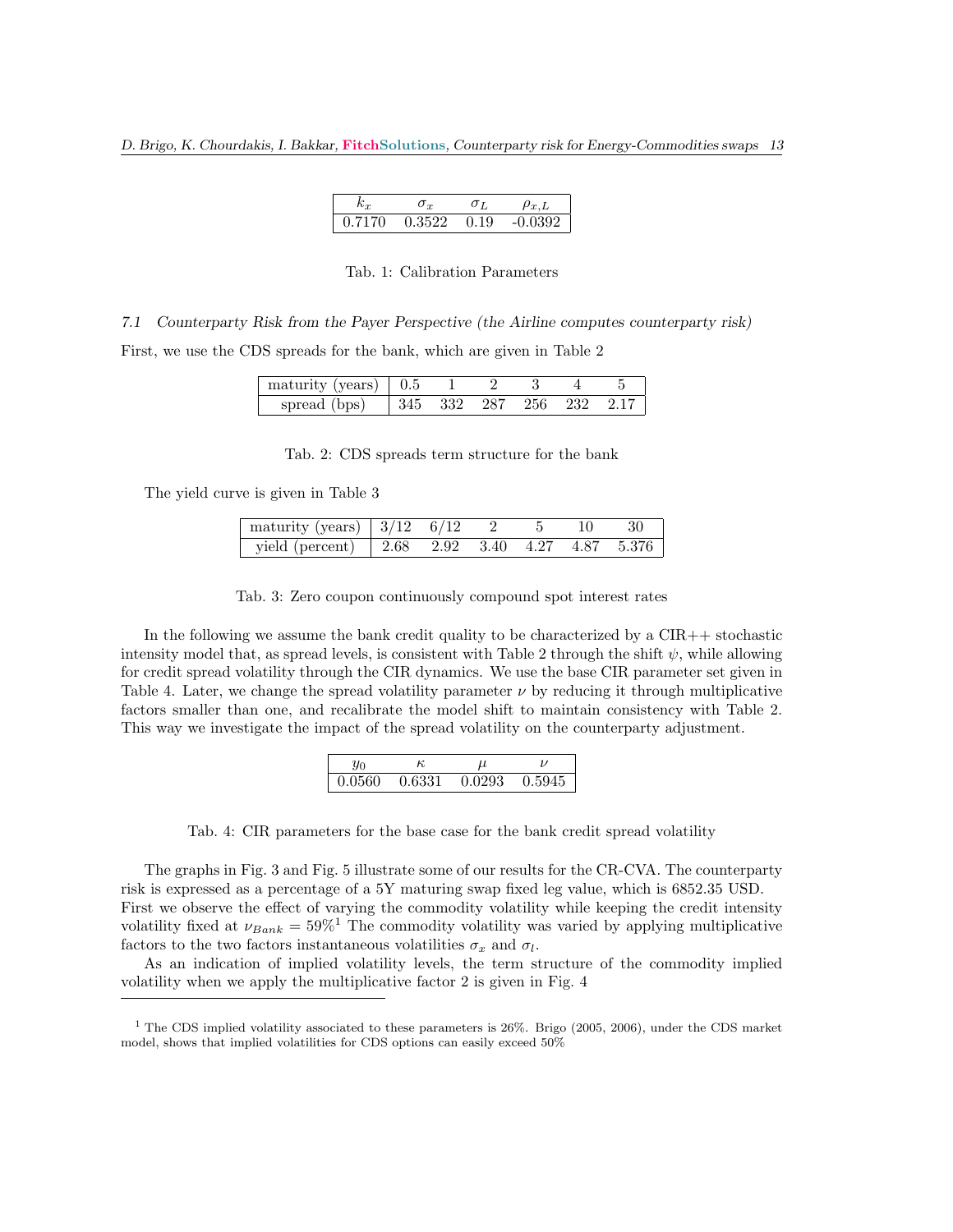

Fixed Leg Price maturity 5Y: 6852.35 USD for a notional of 1 Barrel per Month, CR-CVA as a (%) of the Fixed leg price

Fig. 3: Commodity Swap CR-CVA Results Overview : Commodity Volatility Effect



Fig. 4: Model Implied Volatility Without (right scale) and with (left scale) multiplicative factors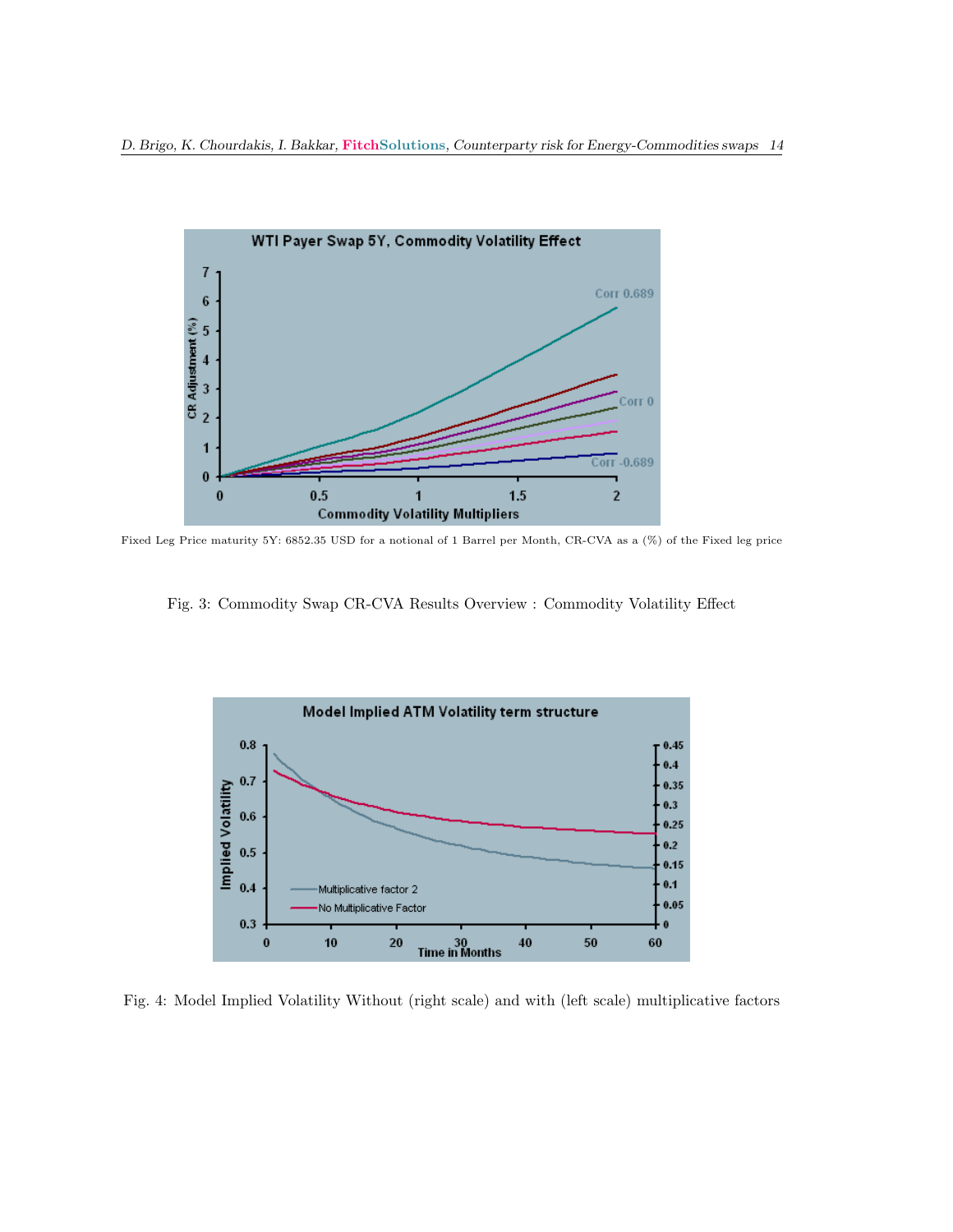

Fixed Leg Price maturity 5Y: 6852.35 USD for a notional of 1 Barrel per Month, CR-CVA as a (%) of the Fixed leg price

Fig. 5: Commodity Swap CR-CVA Results Overview : Credit volatility effect

Secondly, we observe the effect of varying the intensity volatility while keeping the commodity spot volatility fixed at  $\sigma_S = 32.82\%$  as implied by Table 1.

The same results are presented in a different way in Tables 5 and 6. In these tables, we give the absolute value of the adjustment in USD. We also express it as an adjusted Strike price that the payer might choose to pay to its counterparty by taking into account the estimated adjustment: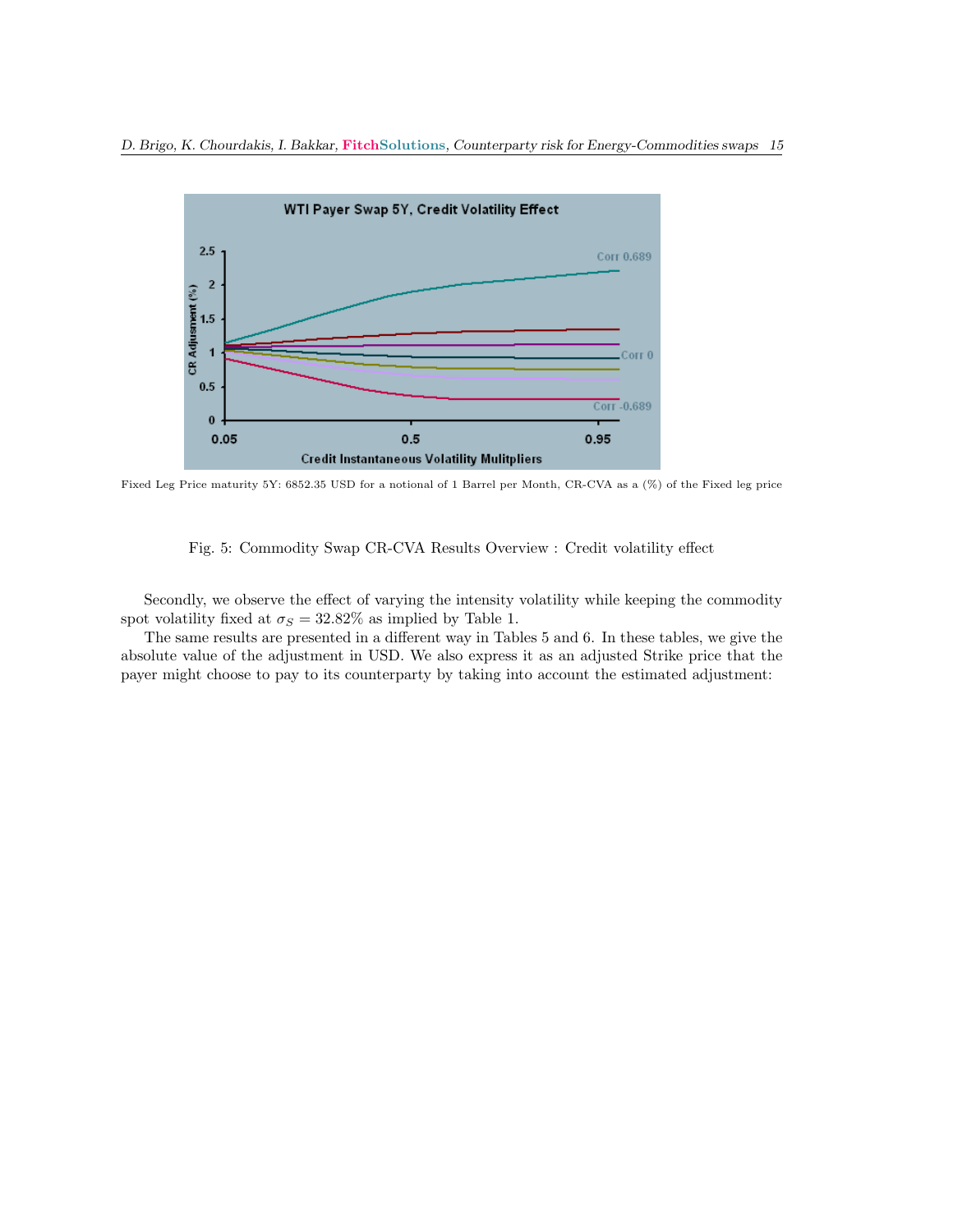| $\bar{\rho}$ | intensity volatility $\nu_B$ | 0.0295 | 0.295  | 0.59   |
|--------------|------------------------------|--------|--------|--------|
| $-68.9$      | Adjustement in USD           | 63.49  | 25.17  | 21.58  |
|              | <b>Adjusted Strike</b>       | 124.84 | 125.54 | 125.60 |
| $-27.6$      | CR-CVA (USD)                 | 69.99  | 45.89  | 41.5   |
|              | <b>Adjusted Strike</b>       | 124.71 | 125.16 | 125.24 |
| $-13.8$      | CR-CVA (USD)                 | 71.83  | 55.02  | 51.48  |
|              | <b>Adjusted Strike</b>       | 124.68 | 124.99 | 125.05 |
| $\Omega$     | CR-CVA (USD)                 | 73.3   | 65.23  | 63.42  |
|              | <b>Adjusted Strike</b>       | 124.66 | 124.80 | 124.84 |
| $+13.8$      | CR-CVA (USD)                 | 74.62  | 76.63  | 77.36  |
|              | <b>Adjusted Strike</b>       | 124.63 | 124.59 | 124.58 |
| $+27.6$      | CR-CVA (USD)                 | 75.88  | 88.93  | 93.08  |
|              | <b>Adjusted Strike</b>       | 124.61 | 124.37 | 124.29 |
| $+68.9$      | CR-CVA (USD)                 | 79.32  | 130.39 | 152.05 |
|              | <b>Adjusted Strike</b>       | 124.54 | 123.61 | 123.21 |

Fixed Leg Price maturity 5Y: 6852.35 USD for a notional of 1 Barrel per Month, Fair Strike without Counterparty Risk 126 USD.

| Tab. 5: Effect of credit spread volatility on the CR-CVA |  |  |  |  |  |  |  |  |  |  |  |  |
|----------------------------------------------------------|--|--|--|--|--|--|--|--|--|--|--|--|
|----------------------------------------------------------|--|--|--|--|--|--|--|--|--|--|--|--|

| $\bar{\rho}$ | Comdty spot vol $\sigma_S$ | 0.033  | 0.1642 | 0.3285 | 0.657  |
|--------------|----------------------------|--------|--------|--------|--------|
| $-68.9$      | CR-CVA (USD)               | 1.17   | 11.05  | 21.58  | 57.11  |
|              | <b>Adjusted Strike</b>     | 125.98 | 125.79 | 125.60 | 124.95 |
| $-27.6$      | CR-CVA (USD)               | 1.63   | 21.75  | 41.5   | 107.48 |
|              | <b>Adjusted Strike</b>     | 125.97 | 125.60 | 125.24 | 124.03 |
| $-13.8$      | CR-CVA (USD)               | 1.8    | 26.71  | 51.48  | 133.49 |
|              | <b>Adjusted Strike</b>     | 125.96 | 125.51 | 125.05 | 123.55 |
| $\Omega$     | CR-CVA (USD)               | 1.98   | 32.4   | 63.42  | 164.27 |
|              | <b>Adjusted Strike</b>     | 125.96 | 125.41 | 124.84 | 122.98 |
| $+13.8$      | CR-CVA (USD)               | 2.15   | 38.85  | 77.36  | 200.08 |
|              | <b>Adjusted Strike</b>     | 125.96 | 125.28 | 124.58 | 122.33 |
| $+27.6$      | CR-CVA (USD)               | 2.34   | 46.05  | 93.08  | 240.41 |
|              | <b>Adjusted Strike</b>     | 125.96 | 125.15 | 124.29 | 121.59 |
| $+68.9$      | CR-CVA (USD)               | 2.92   | 72.47  | 152.05 | 397.87 |
|              | <b>Adjusted Strike</b>     | 125.95 | 124.67 | 123.21 | 118.70 |

Fixed Leg Price maturity 5Y: 6852.35 USD for a notional of 1 Barrel per Month, Fair Strike without Counterparty Risk 126 USD.

Tab. 6: Effect of oil volatility on the CR-CVA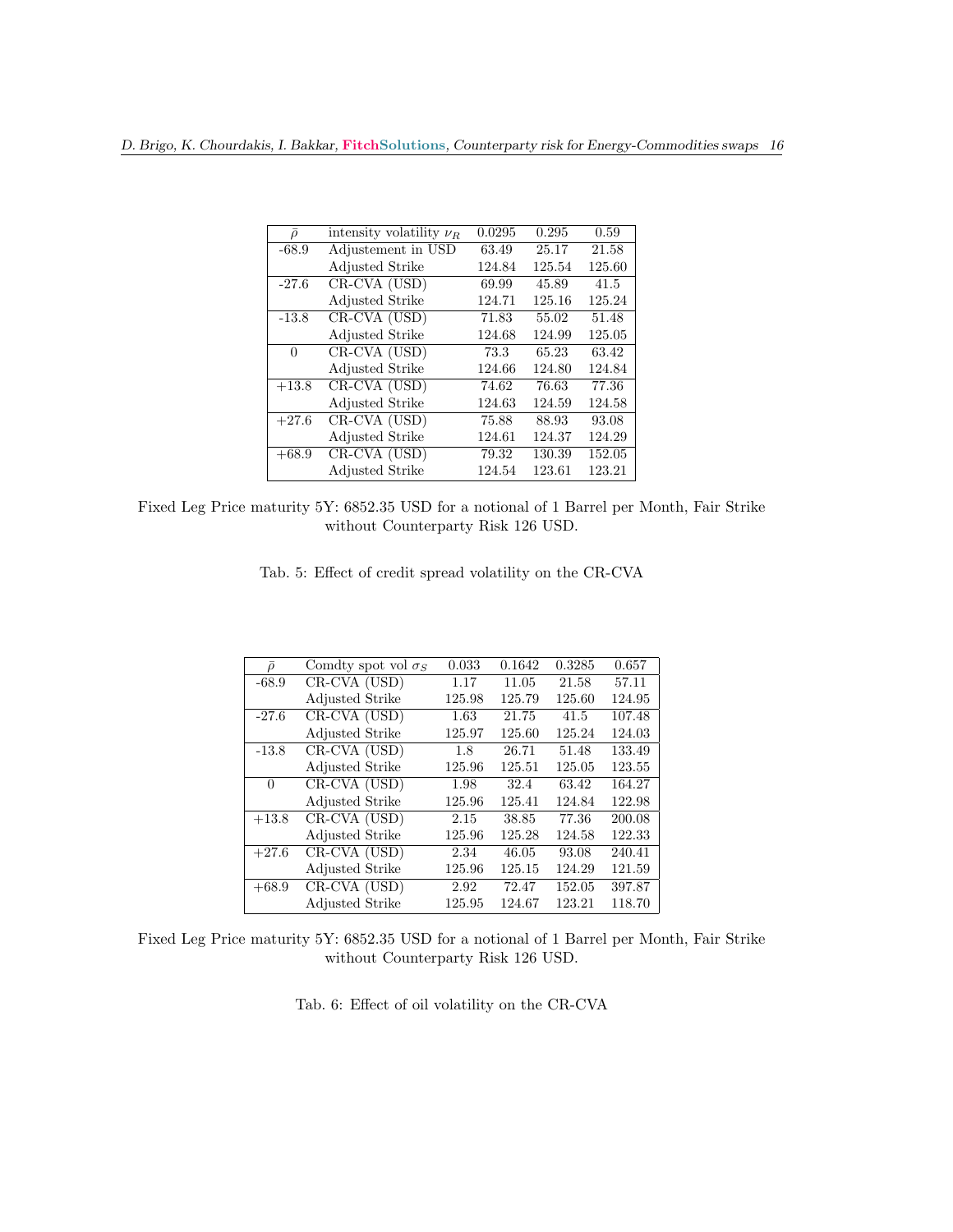7.2 Counterparty Risk from the Receiver Perspective (the Bank computes counterparty risk)

Now we place ourselves from the point of view of the bank, and we use the CDS spreads for the airline, which are given in Table 7

| $\frac{1}{2}$ maturity (years) $\sqrt{0.5}$ 1 |  |                                   |  |
|-----------------------------------------------|--|-----------------------------------|--|
| spread (bps)                                  |  | $\frac{1}{26}$ 82 104 122 139 154 |  |

Tab. 7: CDS spreads term structure for the airline

We use the same discount curve as in Table 3.

Here, the airline credit quality is represented by a  $CIR++$  stochastic intensity model that, as spreads levels, is consistent with Table 7 through the shift  $\psi$ , while allowing for credit spread volatility through the CIR dynamics. We use the base CIR parameter set given in Table 8. Later, we reduce the spread volatility parameter  $\nu$  via multiplicative factors smaller than one, and recalibrate the shift to maintain each time the model consistent with Table 7. This way we investigate again the impact of the spread volatility on the counterparty adjustment.

|        | к      |        |        |
|--------|--------|--------|--------|
| 0.0000 | 0.5341 | 0.0328 | 0.2105 |

Tab. 8: CIR parameters for the base case for the airline credit spread volatility

As before, we observe the effect of varying the commodity volatility and of the airline credit intensity volatility, starting from  $\sigma_S = 32.82\%$  as from Table 1 and  $\nu_{Airline} = 21\%$ . We apply the same multiplicative factors as before and the results are summarized in the graphs in Fig. 7 and Fig. 6.

The same results are presented more in detail in Tables 9 and 10.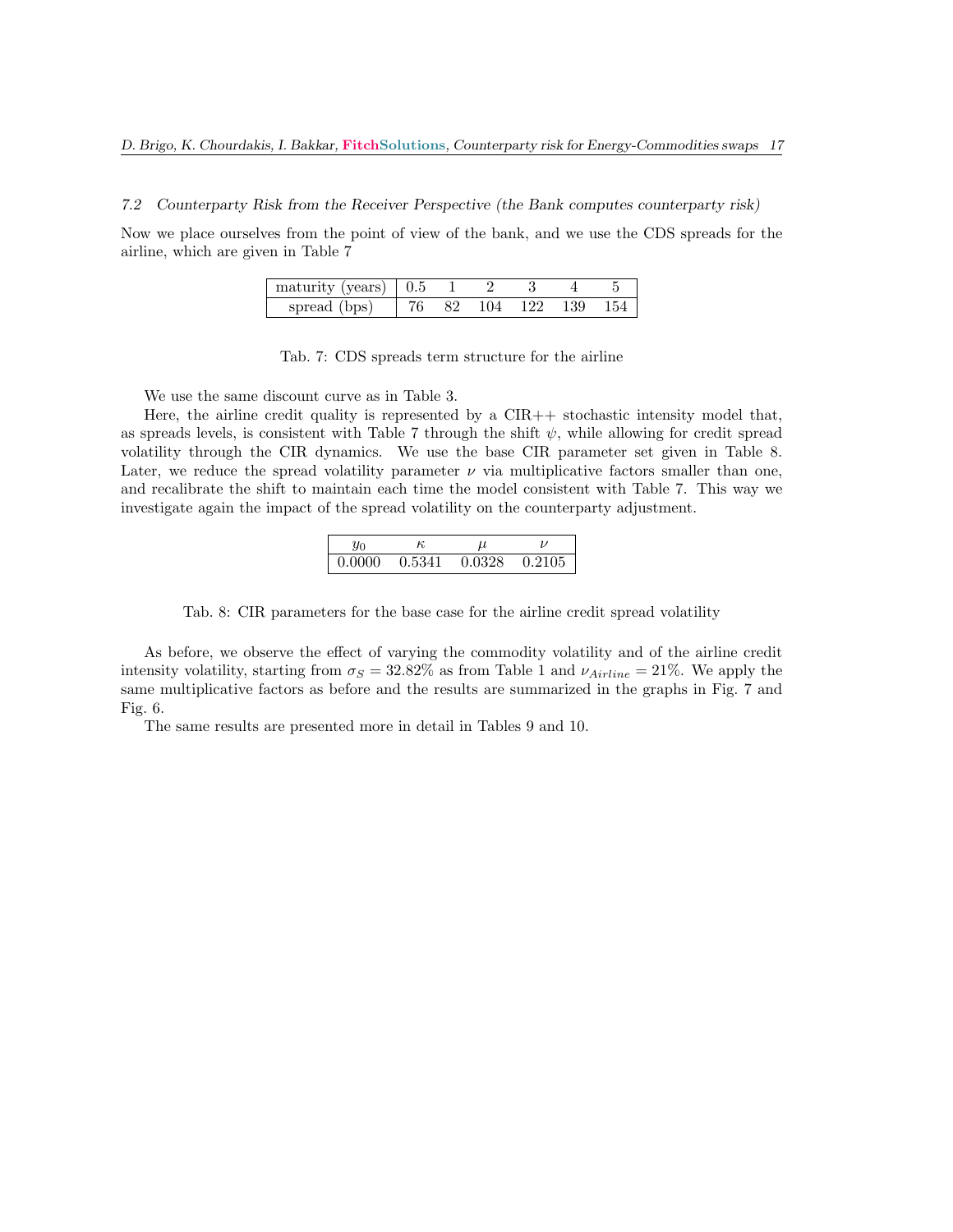

Fixed Leg Price maturity 5Y: 6852.35 USD for a notional of 1 Barrel per Month, CR-CVA as a (%) of the Fixed leg price

Fig. 6: Commodity Swap CR-CVA Results Overview : Credit volatility effect



Fixed Leg Price maturity 5Y: 6852.35 USD for a notional of 1 Barrel per Month, CR-CVA as a (%) of the Fixed leg price

Fig. 7: Commodity Swap CR-CVA Results Overview : Commodity volatility effect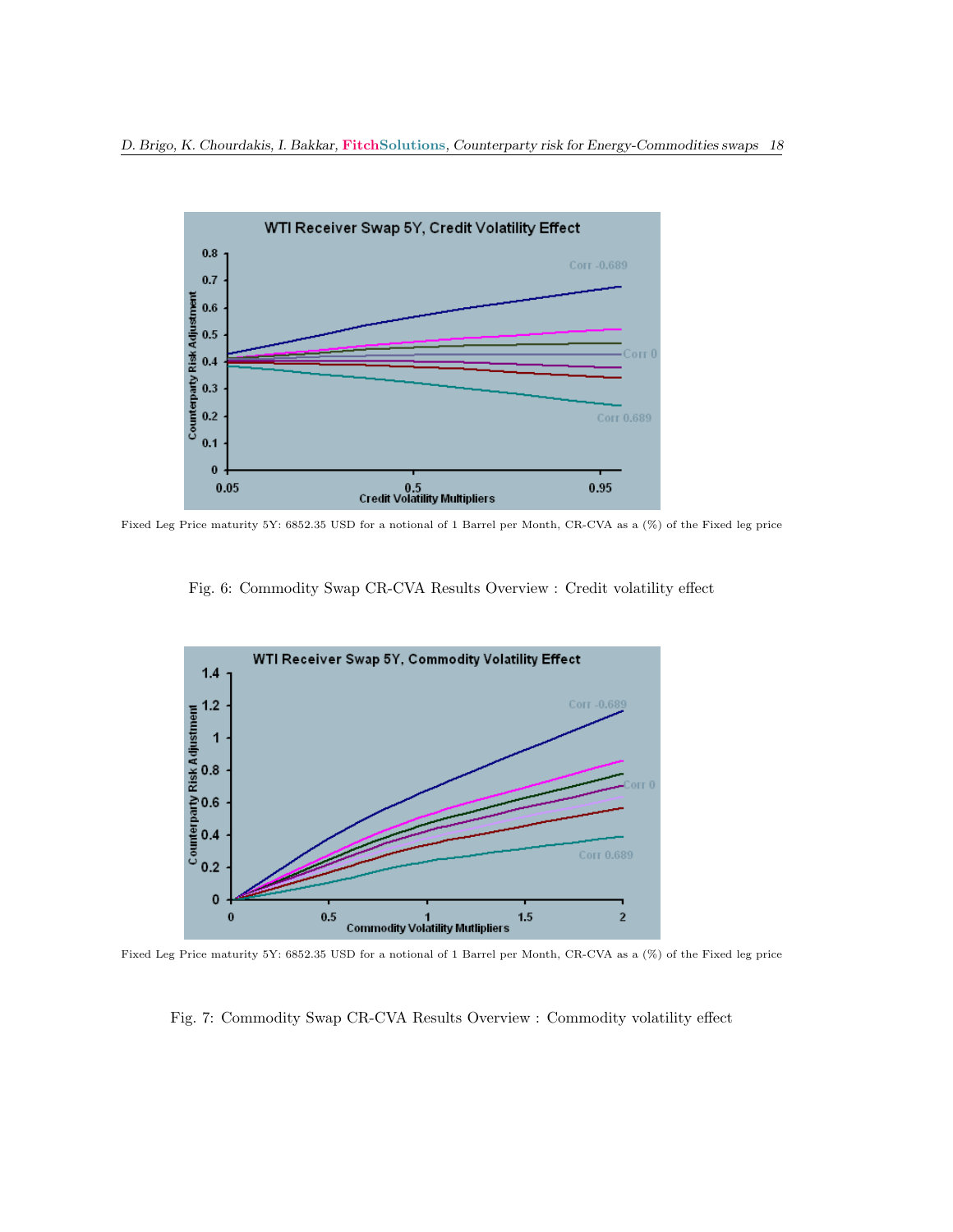| $\bar{\rho}$  | intensity volatility $\nu_R$ | 0.0295 | 0.295  | 0.59   |
|---------------|------------------------------|--------|--------|--------|
| $-68.9$       | CR-CVA (USD)                 | 29.62  | 38.95  | 46.62  |
|               | <b>Adjusted Strike</b>       | 126.54 | 126.71 | 126.85 |
| $-27.6$       | CR-CVA (USD)                 | 28.41  | 32.58  | 35.82  |
|               | <b>Adjusted Strike</b>       | 126.52 | 126.59 | 126.66 |
| $-13.8$       | CR-CVA (USD)                 | 28.21  | 31.02  | 32.4   |
|               | <b>Adjusted Strike</b>       | 126.52 | 126.57 | 126.59 |
| 0             | CR-CVA (USD)                 | 27.99  | 29.37  | 29.16  |
|               | <b>Adjusted Strike</b>       | 126.51 | 126.54 | 126.53 |
| $+13.8$       | $CR-CVA$ (USD)               | 27.78  | 27.72  | 26.09  |
|               | <b>Adjusted Strike</b>       | 126.51 | 126.51 | 126.48 |
| hline $+27.6$ | CR-CVA (USD)                 | 27.49  | 26.15  | 23.42  |
|               | <b>Adjusted Strike</b>       | 126.50 | 126.48 | 126.43 |
| $+68.9$       | CR-CVA (USD)                 | 26.48  | 22.23  | 16.31  |
|               | <b>Adjusted Strike</b>       | 126.48 | 126.41 | 126.30 |

Fixed Leg Price maturity 5Y: 6852.35 USD for a notional of 1 Barrel per Month, Fair Strike without Counterparty Risk 126 USD.

|  |  |  |  | Tab. 9: Effect of credit spread volatility on the CR-CVA |  |  |  |  |  |  |  |
|--|--|--|--|----------------------------------------------------------|--|--|--|--|--|--|--|
|--|--|--|--|----------------------------------------------------------|--|--|--|--|--|--|--|

| $\bar{\rho}$ | Comdty spot vol $\sigma_S$ | 0.033  | 0.1642 | 0.3285 | 0.657  |
|--------------|----------------------------|--------|--------|--------|--------|
| $-68.9$      | CR-CVA (USD)               | 0.12   | 26.33  | 46.62  | 80.26  |
|              | <b>Adjusted Strike</b>     | 126.00 | 126.48 | 126.85 | 127.47 |
| $-27.6$      | $CR$ -CVA $(USD)$          | 0.09   | 19.33  | 35.82  | 59.23  |
|              | <b>Adjusted Strike</b>     | 126.00 | 126.35 | 126.65 | 127.08 |
| $-13.8$      | CR-CVA (USD)               | 0.08   | 17.35  | 32.4   | 53.64  |
|              | <b>Adjusted Strike</b>     | 126.00 | 126.32 | 126.59 | 126.98 |
| $\Omega$     | CR-CVA (USD)               | 0.07   | 15.42  | 29.16  | 48.59  |
|              | <b>Adjusted Strike</b>     | 126.00 | 126.28 | 126.53 | 126.89 |
| $+13.8$      | CR-CVA (USD)               | 0.06   | 13.58  | 26.09  | 43.88  |
|              | <b>Adjusted Strike</b>     | 126.00 | 126.25 | 126.48 | 126.80 |
| $+27.6$      | CR-CVA (USD)               | 0.05   | 11.86  | 23.42  | 39.09  |
|              | <b>Adjusted Strike</b>     | 126.00 | 126.22 | 126.43 | 126.72 |
| $+68.9$      | CR-CVA (USD)               | 0.03   | 7.4    | 16.31  | 27.16  |
|              | <b>Adjusted Strike</b>     | 126.00 | 126.13 | 126.30 | 126.50 |

Fixed Leg Price maturity 5Y: 6852.35 USD for a notional of 1 Barrel per Month, Fair Strike without Counterparty Risk 126 USD.

Tab. 10: Effect of oil volatility on the CR-CVA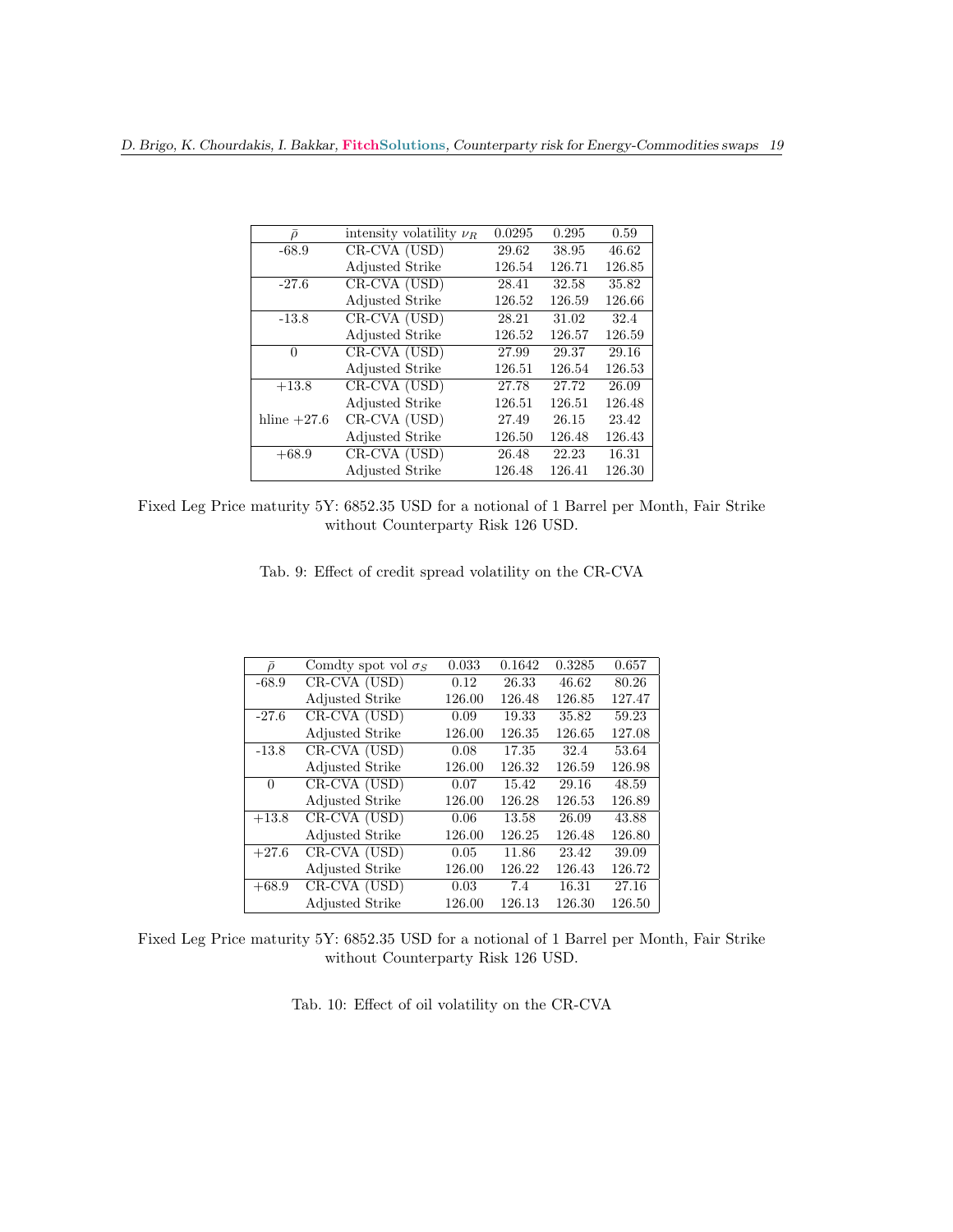#### 7.3 Conclusions

The patterns we observe in the counterparty-risk credit valuation adjustment (CR-CVA) are natural. Starting with the receiver case, for a fixed credit spread volatility, the receiver CR-CVA increases in oil volatility and decreases in correlation. Given the embedded oil option, the increase with respect to oil volatility is natural (as is in the payer case). As concerns correlation, as this increases, the oil tends to move in line with credit spreads. This means that higher credit spreads will lead to higher oil values, and the option will end up less in the money as the oil spot goes up. The opposite appears in the payer case. Patterns in credit spread volatility are similarly explained.

The size of the CVA hence depends on the precise value of the volatility and correlation dynamic parameters that cannot be explained via rough multipliers.

#### References

- [1] Brigo, D. (2005). Market Models for CDS Options and Callable Floaters, Risk, January issue. Also in: Derivatives Trading and Option Pricing, Dunbar N. (Editor), Risk Books, 2005.
- [2] Brigo, D. (2006). Constant Maturity Credit Default Swap Valuation with Market Models, Risk, June issue.
- [3] Brigo, D., and Alfonsi, A. (2005) Credit Default Swaps Calibration and Derivatives Pricing with the SSRD Stochastic Intensity Model, Finance and Stochastic, Vol. 9, N. 1.
- [4] Brigo, D., and El–Bachir, N. (2008). An exact formula for default swaptions pricing in the SSRJD stochastic intensity model. To appear in Mathematical Finance.
- [5] Brigo, D., and Masetti, M. (2006) Risk Neutral Pricing of Counterparty Risk. In Counterparty Credit Risk Modeling: Risk Management, Pricing and Regulation, ed. Pykhtin, M., Risk Books, London.
- [6] Brigo, D., Mercurio, F. (2001) Interest Rate Models: Theory and Practice with Smile, Inflation and Credit, Second Edition, 2006, Springer Verlag.
- [7] Brigo, D., and Pallavicini, A. (2007). Counterparty Risk under Correlation between Default and Interest Rates. In: Miller, J., Edelman, D., and Appleby, J. (Editors), Numercial Methods for Finance, Chapman Hall.
- [8] Brigo, D., and Pallavicini, A. (2008). Counterparty risk and Contingent CDS with stochastic intensity hybrid models. Risk Magazine, February issue.
- [9] Cannabaro, E., Picoult, E., and Wilde, T. (2005). Counterparty Risk. Energy Risk, May issue.
- [10] Carmona, R., and Ludkovski, M. (2004). Spot Convenience Yield Models for Energy Markets. AMS Mathematics of Finance, G. Yin & Y. Zhang eds., vol. 351 of Contemporary Mathematics, pp. 6580, 2004.
- [11] Cherubini, U. (2005) Counterparty Risk in Derivatives and Collateral Policies: The Replicating Portfolio Approach. In: Proceedings of the Counterparty Credit Risk 2005 C.R.E.D.I.T. conference, Venice, Sept 22-23, Vol 1.